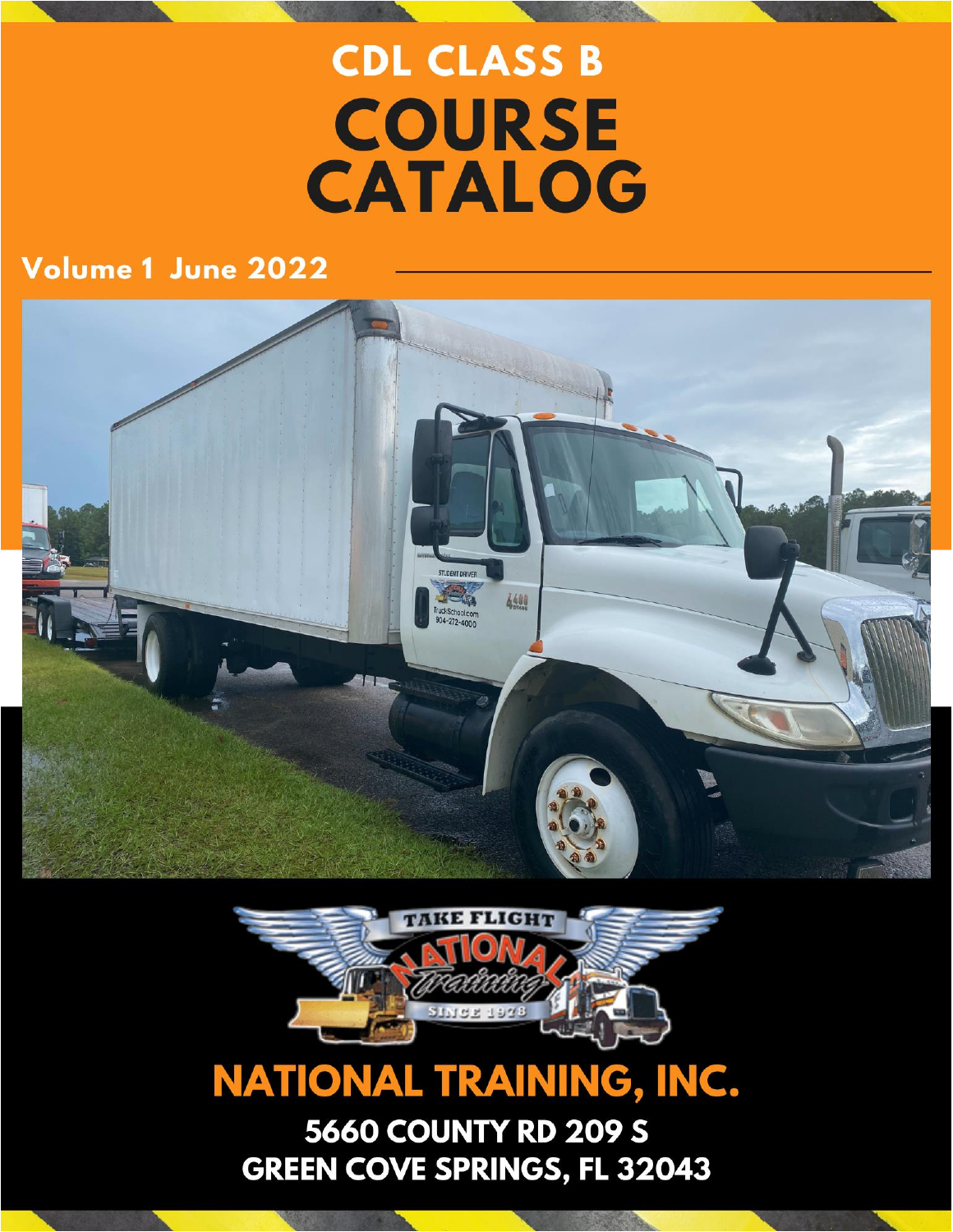| Withdrawals |  |
|-------------|--|
|             |  |
|             |  |
|             |  |
|             |  |
|             |  |
|             |  |
|             |  |
|             |  |
|             |  |
|             |  |
|             |  |
|             |  |
|             |  |
|             |  |
|             |  |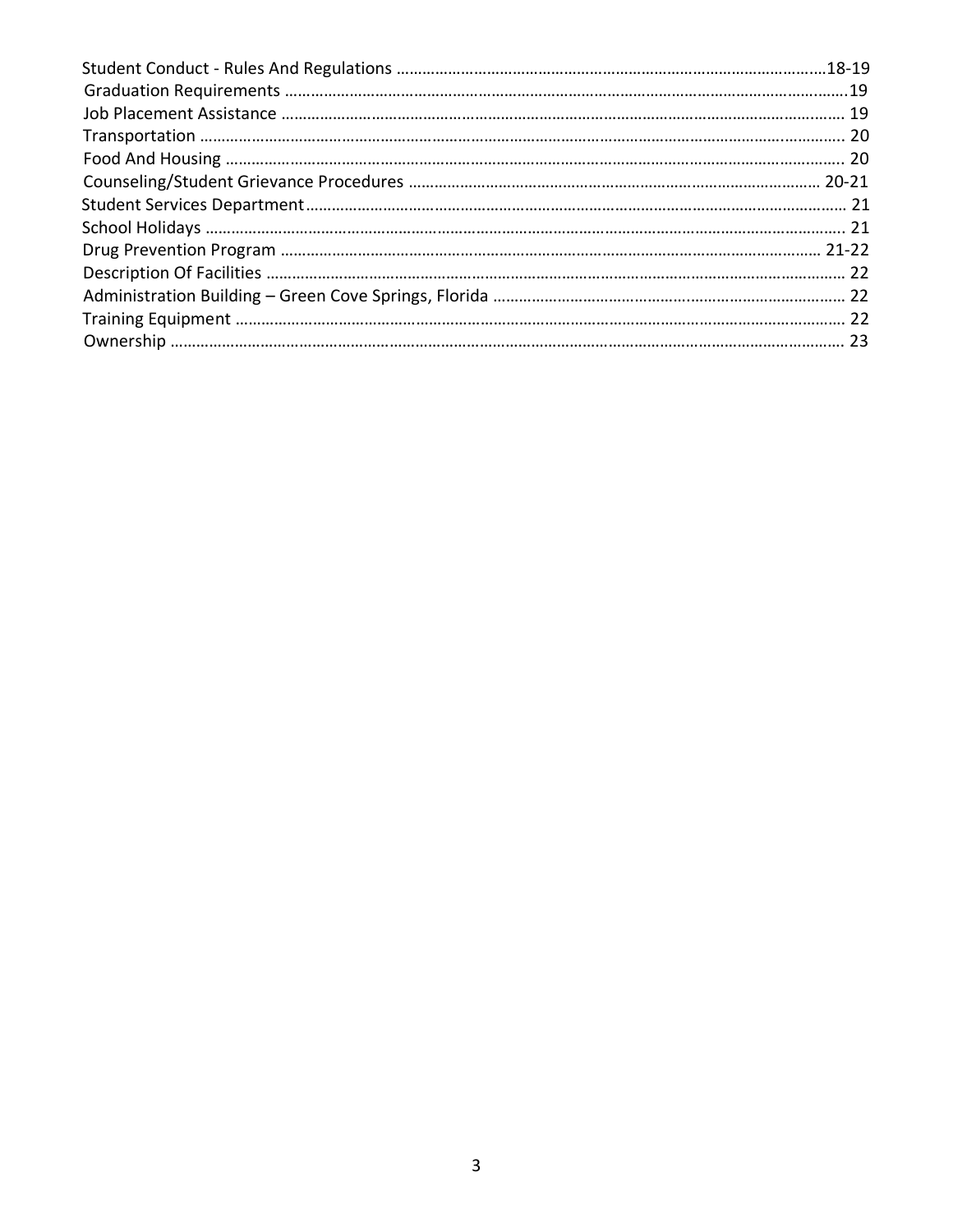#### **National Training, Inc.** 5660 County Rd 209 S Green Cove Springs, Fl 32043

#### P.O. BOX 65789 ORANGE PARK, FLORIDA 32065‐5789 Email: [inforequests@nationaltrainingschools.com](mailto:inforequests@nationaltrainingschools.com)  Be sure to visit our website: [www.truckschool.com](http://www.truckschool.com/)

The term "the School" is used throughout this catalog. The term refers to and represents National Training, Inc.

#### **RECOGNITION**

National Training, Inc. is licensed by the State of Florida, Commission for Independent Education, Florida Department of Motor Vehicles, and FMCSA Training provider Registry.

Additional information regarding this institution may be obtained by contacting: The Commission for Independent Education, Florida Department of Education, 325 West Gaines Street, Suite 1414, Tallahassee, Florida 32399‐0400. Toll free: (888) 224‐6684

#### **BRIEF HISTORY OF NATIONAL TRAINING, INC.**

National Training is a privately held corporation established in 1978. It is a proprietary post-secondary vocational educational school designed to serve individuals desiring skill training.

#### **EQUAL OPPORTUNITY**

National Training, Inc., is an equal opportunity employer, will not discriminate in employment, educational programs or activities, based on race, color, religion, national origin, sex, age, ancestry, or physical handicap. This policy of nondiscrimination extends to all other legally protected classifications. Publication of this policy is in accordance with state and federal laws.

#### **PRIVACY: FAMILY EDUCATION RIGHTS**

National Training, Inc. in accordance with Section 438 of the General Education Provisions Act maintains all student records at its administrative offices in Green Cove Springs, Florida. These records are confidential in nature and no disclosure is provided to outside inquiries or sources without the student's written consent. The student is eligible to inspect and review the records and may amend or update the file for accuracy of personally identifiable information. Accordingly, after graduation and employment, a statement describing the nature of the student's request, properly notarized, plus a ten-dollar (\$10.00) processing fee in the form of a money order or certified check, must be submitted to the administrative office, prior to the disclosure of the relevant confidential information.

#### **STUDENT RECORDS**

All students' general and academic records are maintained electronically by our Multi-User Computer System located at the Administration Office. This system maintains course information, pertinent individual financial records, and personal data for instantaneous retrieval. All pertinent records are available for individual review upon request.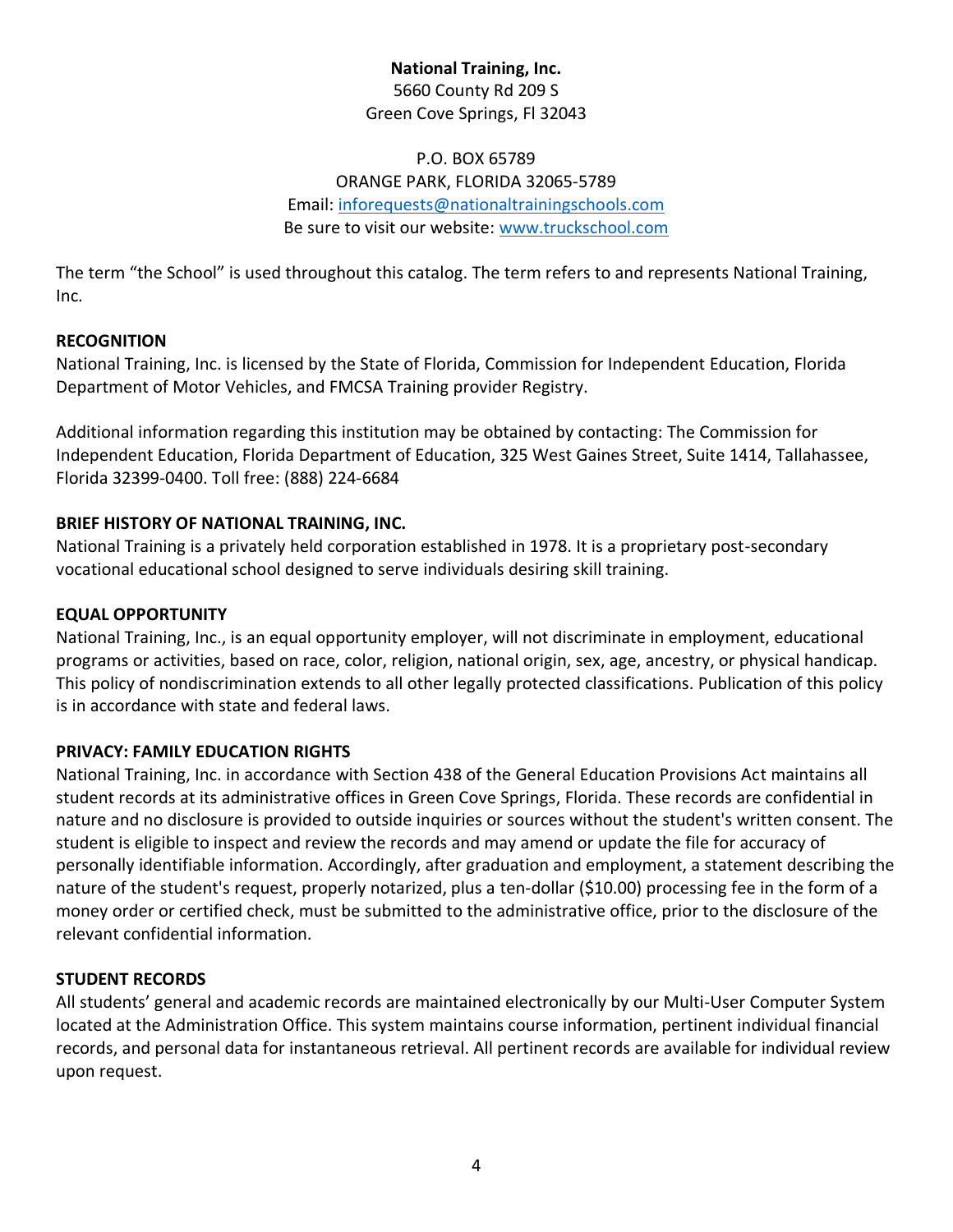#### **STUDENT ACKNOWLEDGEMENT STATEMENT**

I hereby acknowledge that I have received the June 2022 CDL Class B school catalog, prior to signing the Enrollment Agreement.

I understand it is my responsibility to read carefully all the information contained within the School catalog.

**Student signature to this understanding is required in the enrollment folder.** 

| Student's Signature                     | Date |  |
|-----------------------------------------|------|--|
|                                         |      |  |
|                                         |      |  |
| NTI Admissions Representative Signature | Date |  |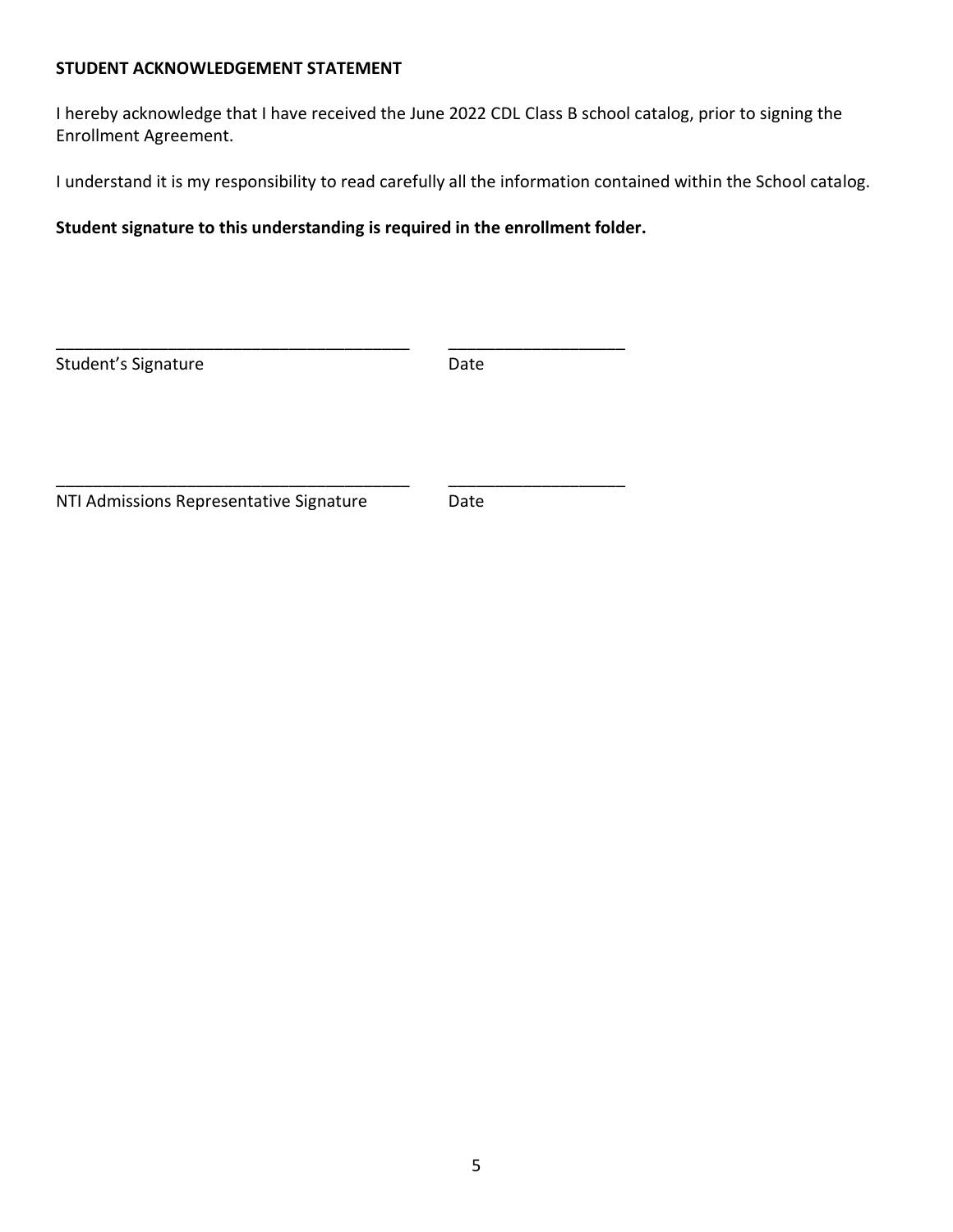#### **MISSION STATEMENT**

Produce well-trained entry-level truck drivers and heavy equipment operators who can transition into gainful employment in their respective fields upon completion of the vocational training objectives.

#### **VISION STATEMENT**

National Training, Inc. aspires to be a preeminent vocational institution which serves at a level of national quality by maintaining our long-term trend-setting role within the trucking and heavy equipment industries. National Training Inc. strives to excel and exceed the industry standard for vocational training which will allow our graduates to achieve the maximum outcome: gainful employment. National Training, Inc. will continue to provide distinctive training programs for truck drivers and heavy equipment operators.

#### **CORE VALUES**

- Begin and end with the student in mind.
- Maintain a high level of integrity and ethical values.
- Be accountable for our actions and deliver the right result the first time.
- Maintain diversity and cultural sensitivity towards all people.
- Practice mutual respect and civility
- Be a good neighbor and provide a positive contribution to our community.

#### **OUR STUDENTS**

We are committed to our students by providing strong curricula emphasizing practical, usable skills blended with a relevant general education foundation. This is accomplished in a caring environment with personal attention and close faculty-student interaction. We offer education opportunity, with an "open door" admission component, to a diverse array of students, including high school graduates, Vocational Rehabilitation students, military personnel, national and international students, various companies, as well as non-traditionally prepared students.

#### **OUR PROGRAMS**

We are entirely committed to giving our students the highest quality education possible to obtain entry-level employment skills in the heavy equipment operator and truck driving industry and provide both industries with quality, entry-level individuals who can satisfactorily complete their fleet job and contribute to their community.

#### **OUR EMPLOYEES**

We are committed to high standards of performance and pride in accomplishment, with the understanding that the strength of our organization is our people. We embrace the concepts of equal opportunity, affirmative action, and cultural diversity. We encourage teamwork, professional growth, acceptance of responsibility, and recognition for achievement.

#### **OUR COMMUNITIES**

We are committed to being good neighbors and giving our community something, they can be proud of in a company. Through our training program we strive to give our community professional, responsible, and safe Straight Truck Drivers and Heavy Equipment Operators to contribute to its development.

#### **OUR STATE**

We are committed to contributing to the economic vitality of our state by providing a well-trained and educated work force.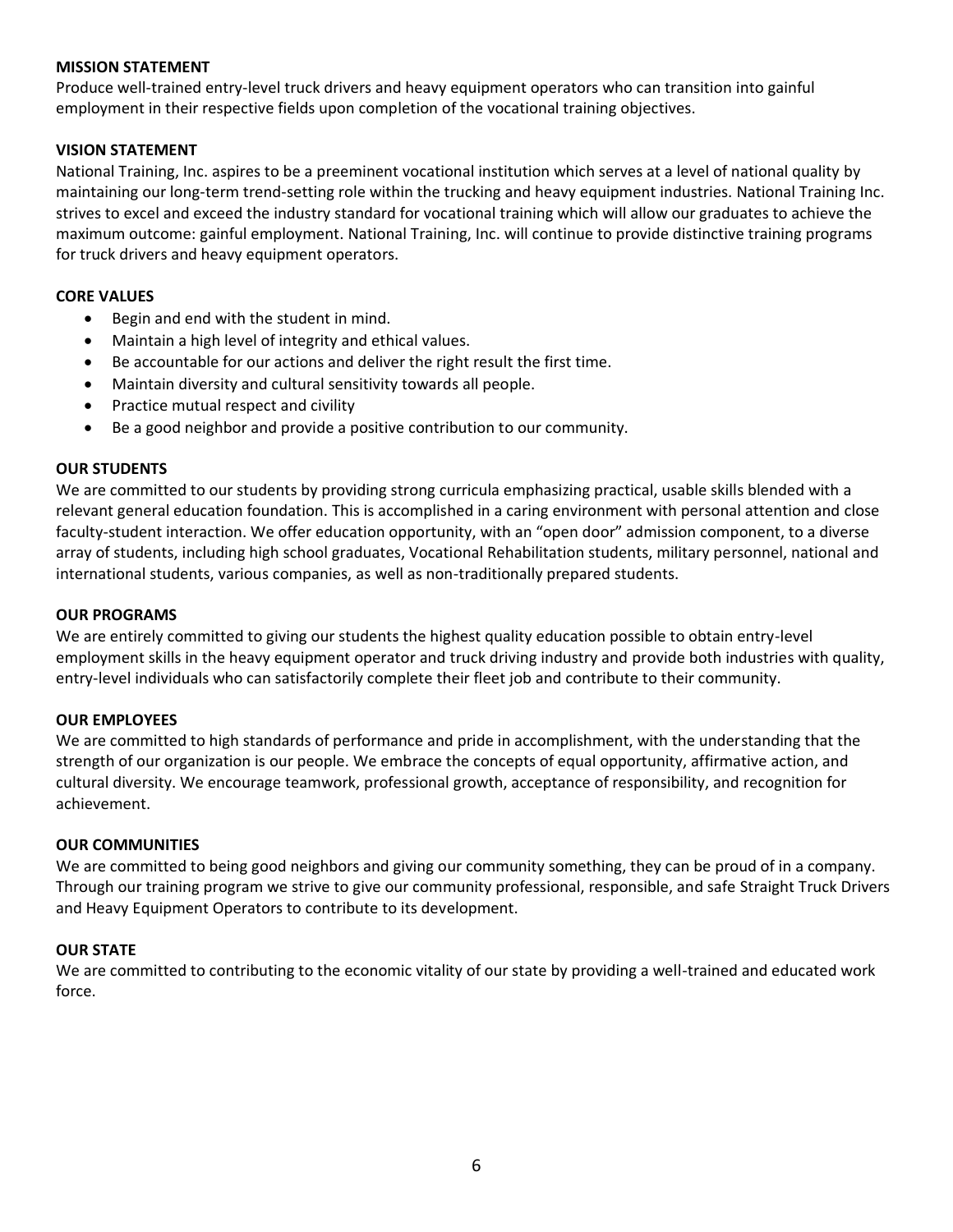#### **MESSAGE FROM THE DIRECTOR**

Let us first start by stating that our programs are both challenging and rewarding to complete. All our programs have been specifically designed with you and the public's safety in mind. Our programs emphasize hands-on learning as the primary vehicle to build your skills as a Professional Straight Truck Driver. Make no mistake that proficiency, competence, and proper driver safety can only be attained with generous preparation time. Our very effective training system provides our students with efficient training hours while limiting the actual physical attendance at the school to only 1 weeks, 40 hours.

The 13 classroom hours are spread out over the 1-week course, so the learning experience stays fresh and interesting. You will be driving actual Straight Trucks in a matter of a few days. The classroom hours are very efficiently determined by need. Remember, your time here is limited and important; "behind-the-wheel" training time should not be taken up studying a lot of "filler" classroom subjects. The CDL Class B program is ideally designed for the busy, on-the-go student of the new millennium.

We are in constant contact with trucking industry personnel who advise and help us maximize the training content and quality thus providing our graduates an opportunity for success. Our students enjoy attending our modern 350-acre countryside training facility. Since 1978, our main business has been training Professional Straight Truck Drivers. Over the years National Training, Inc. has trained more than 40,000 graduates and has developed into one of the top Truck Driver Training programs available in the United States today.

This program is licensed by the State of Florida, the Commission for Independent Education. In addition, National Training is approved by other appropriate agencies to offer Professional Straight Truck Training in other states. National Training is an eligible training provider for the Workforce Innovation and Opportunity Act (WIOA). National Training, Inc. is authorized to train eligible Vocational Rehabilitation Participants. The CDL Class B program is approved for the training of veterans.

What all this means to you is: VALUE AND EMPLOYER RECOGNITION. We offer up to date, no-nonsense programs with a very competitive tuition that is rarely met by any other institution. Your hard-earned dollars deserve the highest quality and quantity of professional training preparation that is possible. Compare our training fleet and unsparing training hours with our budget conscious tuition prices. I'm sure you will see the value in the training we offer you. So, welcome to National Training, future graduate. We look forward to working with you and helping you achieve your career goals.

Larry S. Lark Director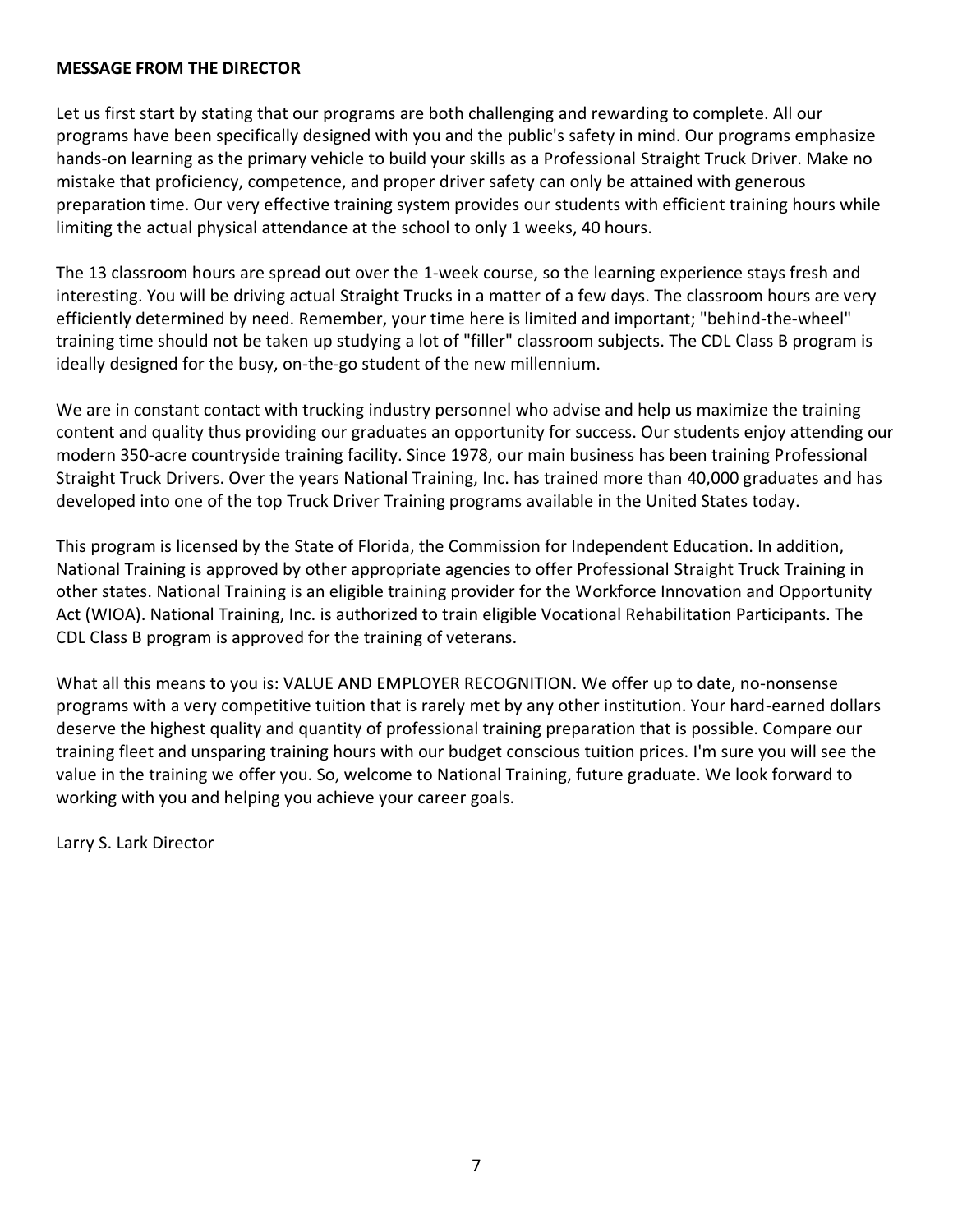#### **ADMISSION REQUIREMENTS AND PROCEDURES**

- You are 18 years old.
- You can speak, read, and write English well enough to do your job.
- You can pass an employment physical examination.
- Student acknowledges substance abuse urinalysis testing will be required for the first day of resident training.

#### **ENROLLMENT DATES**

National Training, Inc. enrollment is open, and the student may attend a future class date after acceptance. The applicant may apply for enrollment at any office of National Training, Inc. or with any licensed representative of the school or directly online via the Internet.

#### **ENTRANCE REQUIREMENTS**

While it is preferred that applicants have a high school education, application may be accepted from persons who have at least an eighth-grade education. Applicants for the training program must be 18 or older to enroll. The Bureau of Motor Carrier Safety sets the minimum age for drivers in interstate commerce at 21 years old. National Training, Inc. does not discriminate based on sex, race, ethnic origin, age or religion. All enrollment applicants will receive a completed copy of their enrollment agreement.

Applicants for this training program must possess a valid Florida motor vehicle Operator's License that they have held within the last year and have an acceptable driving record (See A, B, C, and D below). Students must have a valid Operator's License when reporting for training. All students must obtain a Class B CDL Permit prior to the first week of training. Students are advised that the cost of the written exam, or any other fees are to be incurred and paid by the student and are not covered by the tuition paid to the School. The student understands that they must be a Florida Resident in order to apply for a Florida CDL Class B License.

Entrance requirements are a constantly evolving process which in part is connected with the supply and demand of new driver availability and regulatory processes. Disqualifying factors are varied but we have listed some personal record history items that would most likely create difficulty being hired by a company that employs CDL classified drivers. **PLEASE UNDERSTAND THE VARIOUS SCENARIOS LISTED BELOW, ARE NOT ALL INCLUSIVE. EACH EMPLOYING COMPANY VARIES CONCERNING THE LISTED VIOLATIONS BELOW. THE SCHOOL ADVISES IF YOUR BACKGROUND DOES INCLUDE ANY OF THE BELOW LISTED VIOLATIONS, YOU MOST LIKELY WILL HAVE MORE DIFFICULTY OBTAINING EMPLOYMENT.** Here are some samples:

- A. If a prospective student has had in a lifetime more than one felony conviction, they must be at least 7 years old; misdemeanors should be at least five years old.
- B. If the prospective student has had a felony conviction of any of the following: Violent crime involving weapons, sex crime, grand theft or drug convictions must be at least 10 years old.
- C. If a prospective student has been incarcerated at any time as a result of a felony conviction and cannot demonstrate acceptable work history since the date of discharge. Or the discharge date is less than seven years from the date the prospective student makes application to National Training, Inc.
- D. If the prospective student has been convicted of misdemeanor(s) within the past five years which includes any of the following: battery, drugs, theft, sex crime, will be evaluated on a case-by-case basis.
- E. If the prospective student has been convicted of DUI (Driving under the influence) of alcohol or drugs and/or cited for open container violation must be at least five years old and/or if the prospective student has more than one DUI in a lifetime.
- F. If the prospective student has in the past three years had more than three moving violations which indicates reckless conduct. Two or more "at fault" accidents are usually not acceptable.
- G. If the prospective student has in the past five years been convicted of "Careless" or "Improper Driving" with an accident and/or been convicted of "Reckless Driving", "Speed Exhibition" or "Drag Racing".
- H. If the prospective student has had more than one speeding violation in excess of 15+ miles over the limit within the past seven years.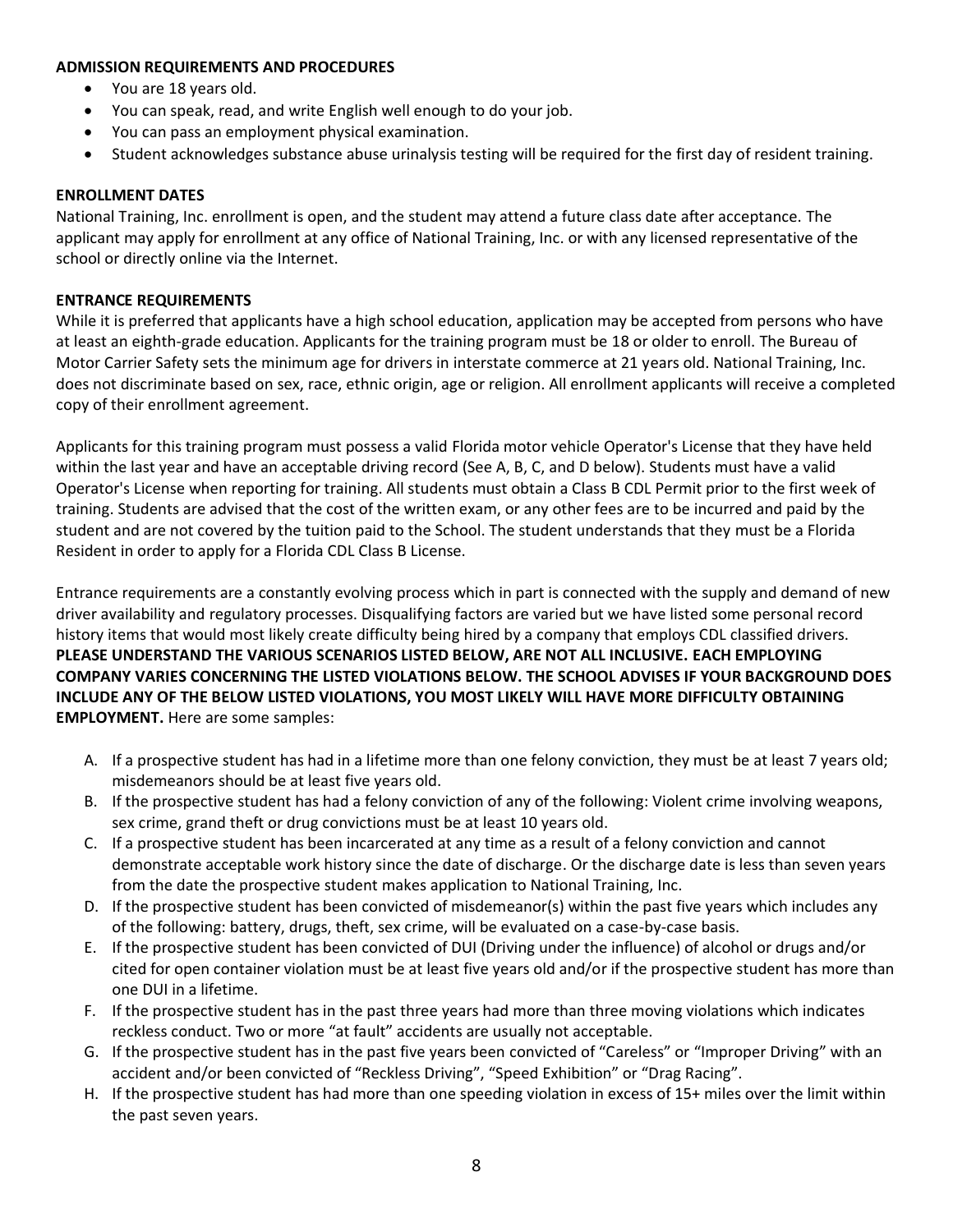- I. If the prospective student has been convicted of being a "habitual offender" and had their license suspended as a result thereof within the past seven years.
- J. If the prospective student is unable to pass the Federal Motor Carriers "D.O.T. Physical"

#### **ENTRANCE REQUIREMENT EXCEPTION**

The School recognizes that some applicants may not meet all of the general entrance requirements listed above, (A through J), but still may be able to secure gainful employment. In addition, the School understands some applicants may be taking training for their own personal enrichment or basis for an independent small business. The above requirements serve to notify applicants that companies who hire through the School's job placement assistance department will not hire recent ex-offenders, alcohol/substance abusers, and applicants with certain physical limitations as defined by Federal D.O.T. Physical requirements or applicants with poor driving records. Job placement assistance with these conditions will be nonexistent. Therefore, providing the applicant can meet all requirements to obtain a CDL license and the applicant understands and signs the **"Job Placement Assistance Waiver Release"** form, admittance to the School can be considered.

#### **INFORMATION DISCLOSURE STATEMENT**

In order for National Training to properly serve your best interests, it is important that the School have knowledge to the fullest extent of your driving and/or possible criminal history. The student must understand that National Training uses this information to aid in the decision to determine your ability to benefit from our CDL Class B training program.

All companies that employ Class B CDL drivers, various State agencies and the Federal Department of Transportation (DOT) have strict guidelines and high safety standards which govern the qualifications necessary to obtain a Class B CDL Commercial Drivers License. Anyone that does not meet these standards will not qualify for a Class B CDL and therefore will not have the ability to benefit from this course.

Understand that this statement is not all inclusive and if at a later date additional information regarding a student's or potential student's driving record and/or criminal history is discovered the student may be expelled or forced to withdraw from the program.

If you have any additional information regarding your driving and/or criminal history that has not been disclosed, please write a detailed explanation and submit the information with your enrollment application.

#### **STUDENT ENROLLMENT PROCEDURE**

- 1. Contact any office of National Training, Inc. or any licensed representative and inform them you are interested in enrolling in the School.
- 2. Fill out a Qualifying Form.
- 3. Complete an Interview with an Enrollment Representative
- 4. Prior to signing an Enrollment Agreement, applicants must first acknowledge receipt and understanding of the School Catalog.
- 5. Student acknowledges substance abuse urinalysis testing will be required the first day of resident training.

#### **PREVIOUS CREDIT/TRANSFER OF CREDIT**

The School will grant up to 25% credit for previous training, when such previous training has been confirmed. Applicant students assume the burden of requesting their former institution to send to the School authenticated transcripts of training completed at an appropriately licensed institution.

The transcripts reflecting previous training completed must be directly related to Straight Truck driving. The relevance of the training will be at the discretion of the School.

Credits for experiential learning, CLEP or other third-party assessments will not be accepted for this training program.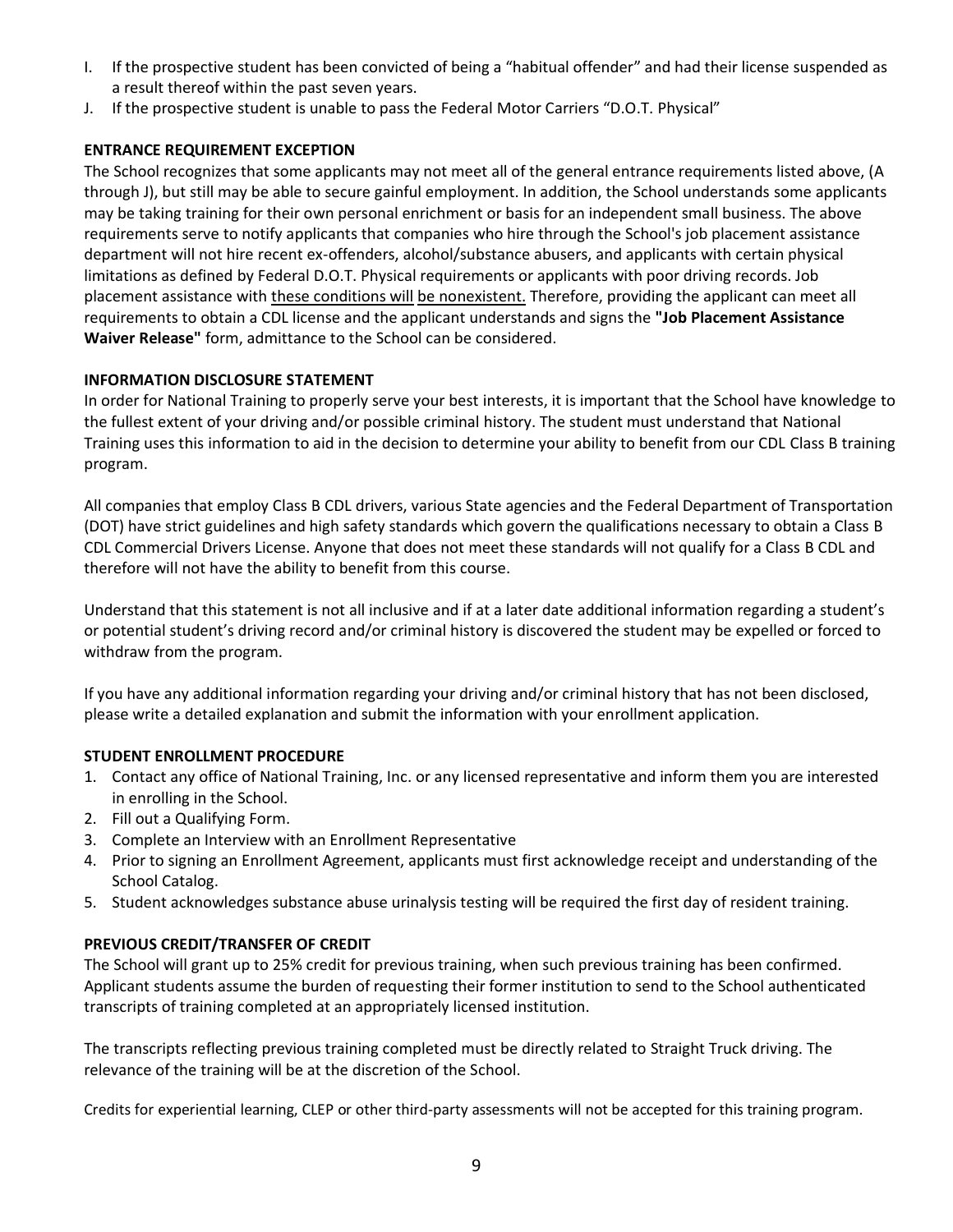In every case, each graduate earning a certificate must successfully complete at least 75% of the curriculum, directly with National Training, Inc., and this 75% of work must not be derived from any combination of transfer, examination, or experiential learning, with the exception of credits earned by active U.S. Military members for relevant training. Each specific student's case will be evaluated by the School. As appropriate, acceptance of prior training will be granted. and applicant's program shortened proportionately to demonstrated skills.

The transferability of credit and the maximum amount of credit which can be obtained through prior learning or by examination is at the discretions the accepting institution and it is the student's responsibility to confirm whether credits will be accepted by another institution of the student's choice.

#### **PROGRAM OBJECTIVES**

#### **CDL Class B – COURSE #41**

The CDL Class B program objectives provide the preparation to reasonably diligent students to meet entry-level trucking industry standards via a traditional resident training attendance format curriculum. Our students will receive training by classroom and hands-on training in operation of combination Straight Truck for entry-level positions within the trucking industry both interstate and intrastate.

- 1. Students will be able to successfully demonstrate the ability to operate a Class B Straight Truck during basic control skills tests as prescribed by the State of Florida, Department of Highway Safety and Motor Vehicles, Division of Drivers Licenses as required and amended in the Motor Carrier Safety Act of 1986.
- 2. National Training, Inc. will provide students training criteria and standards that are in full compliance with the requirements of the Commercial Motor Vehicle Safety Act of 1986.
- 3. Students will be able to demonstrate the ability to perform a pre-trip inspection on a Class B Tractor Class B straight truck according to the State of Florida, Department of Highway Safety and Motor Vehicles, Division of Drivers Licenses as required and amended in the Motor Carrier Safety Act of 1986.
- 4. Students completing the program will be knowledgeable of the Rules and Regulations of the Department of Transportation and other federal and state regulatory agencies as applicable to the operation of Straight Trucks on state and inter-state highways.
- 5. Under supervision from instructors, students will demonstrate the proper methods of starting, operating and shutdown procedures under typical conditions.
- 6. Students should be able to recognize and articulate the foundational assumptions, central ideas, and the basic information necessary to properly drive Diesel Straight Trucks.
- 7. Students will demonstrate proper road skills to drive a Straight Truck safely and effectively under a wide variety of traffic, load, road, weather (practical and by the use of films) and geographic conditions.
- 8. Graduates will obtain the knowledge and be able to intelligently converse with both industry and enforcement personnel with regard to Department of Transportation safety rules and regulations as stated in the code of Federal Regulations title 49 Parts 383 to 397.
- 9. Students completing the program will demonstrate common sense and working knowledge of safety procedures as defined by the Occupational Safety and Health Act as applicable to the operation of Straight Trucks on state and interstate highways.
- 10. Students completing the program will possess and successfully pass the State of Florida D.O.T. written examination prior to attending as well as the State of Florida D.O.T. equipment road test required for employment as a driver in the Trucking Industry.

#### **MINIMUM ENTRY-LEVEL TRUCKING INDUSTRY STANDARDS FOR DRIVERS REQUIREMENTS**

You are 18 years old to drive interstate. You can speak, read and write English well enough to do your job. You can drive a truck safely. You can pass the D.O.T. physical examination. You have an up-to-date driver's license that you have held within the last year. You have passed a D.O.T. written examination on the driver's regulations. You have filled out a detailed job application form. You have a good driving record. The United States Department of Transportation, effective December 1, 1989, requires you to pass a Pre-Employment Drug Testing, drug testing following accidents, periodic random testing and annual physicals and testing when a Carrier has reasonable cause to suspect the driver is using or in possession of illegal drugs or substances in the workplace.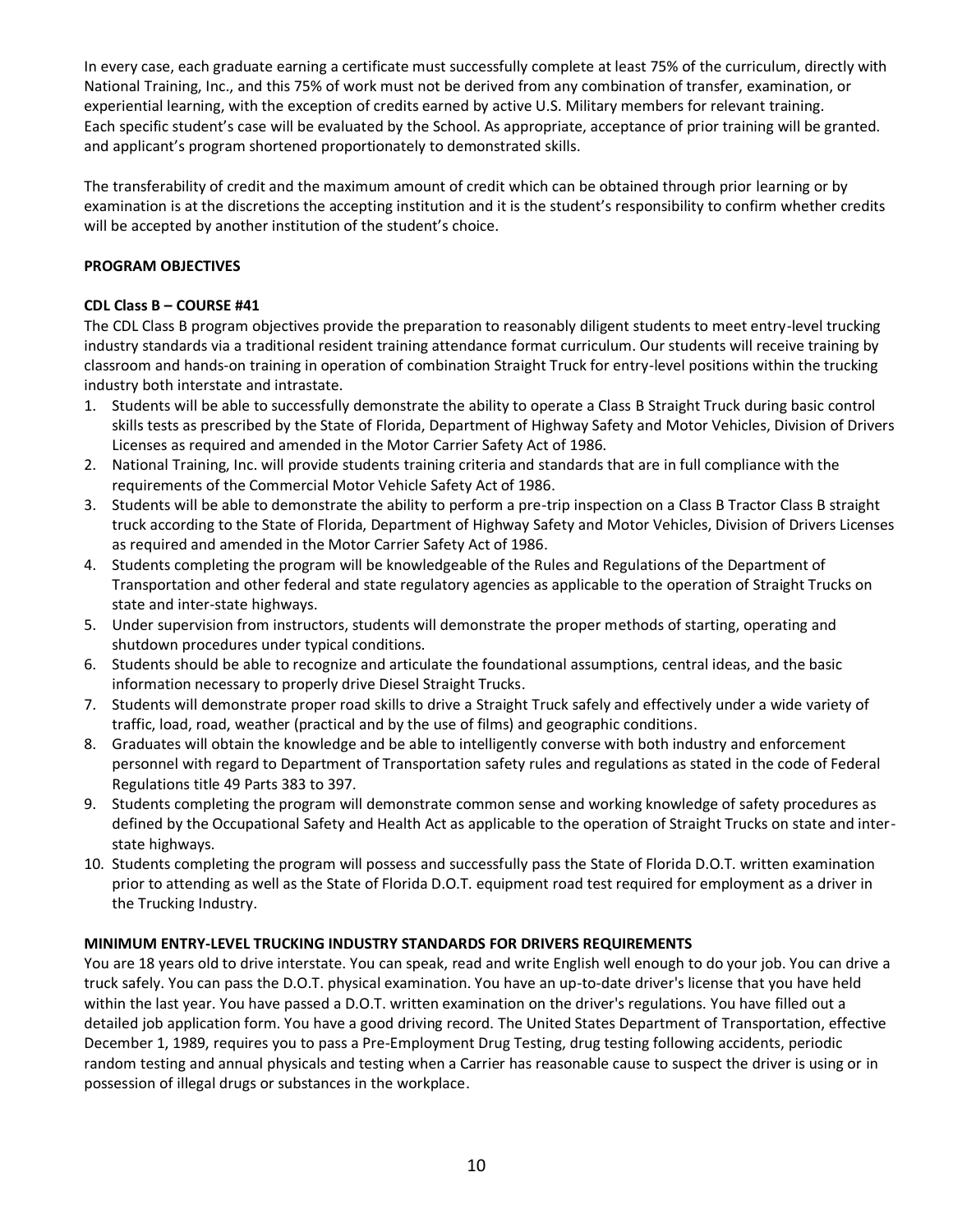#### **SCHOOL POLICY**

- 1. The student authorizes National Training, Inc., its agents, employees, licensees, and successors in interest, the use of any and all photographs taken of him/her, and any reproduction of them in any form in any media whatsoever and in any derivative work based thereon throughout the world, and to use them to publicize, promote and advertise, including but not limited to use for point-of-sale advertising.
- 2. The student must pass a D.O.T. (Department of Transportation) physical examination prior to training behind the wheel on public streets and highways. If prior to the start of training the student is deemed ineligible to drive under the provisions set forth by the U. S. Department of Transportation, all tuition paid by the student will be refunded. The student must send to the school a copy of proof of physical failure from a licensed Medical Examiner.
- 3. If the school is unable to continue training at the School for reasons beyond its control such as, but not limited to, hurricanes, floods, extreme weather conditions, fire, etc., then the school reserves the right to suspend training at the Resident Site(s) affected for a period not to exceed 120 days. If any student is affected by this clause, the student may return to the School and take the complete Resident Training at no additional tuition charge.
- 4. The school may find it necessary to give additional training time to the student. Therefore, every student agrees to take additional training, up to 10 additional hours, if the school finds it necessary. There will be no additional tuition for this training, and the student will be assigned to a future training makeup class. The date will be selected by the school. The 10-hour additional training must be completed no later than sixty (60) days from the last attended class date.
- 5. The School's resources are always available to past graduates for "Refresher" sessions of training. These services are scheduled through the Training Director and will be scheduled at the discretion and availability by the Director. Refresher training will only be provided to graduates of the actual program they graduated. The School will provide refresher training on a "by the day" basis. The School's charges to the graduate will be on an actual cost basis. Refresher training costs do fluctuate based on a number of economic factors. Contact the Training Director, with your specific needs, for a current quote.
- 6. Rules, regulations, and policies of the school regarding attendance and conduct during training shall be given to the student upon arrival for training. Failure to abide with the foregoing rules, regulations and policies may mean dismissal and resultant loss of training.
- 7. The student at completion of training must meet all requirements and be able to satisfactorily demonstrate all equipment and academic skills set forth in the U. S. Department of Transportation Federal Motor Carrier Safety Regulations Pocketbook to obtain a Certificate of Road Test and Certification of Written Examination, Graduation Certificate, and the Florida CDL Manual for Truck and Bus Drivers.
- 8. Students understands the School obtains driving records, personal background, criminal history (if any) and credit reports on most all students. These records may also be investigated by potential employers.
- 9. The school will make a prompt refund, if any refund is due, within thirty (30) days of cancellation. A full refund will be made promptly if the student is not accepted by the school.
- 10. The student agrees to attend class for any necessary hours during any 24-hour period.
- 11. The student must successfully complete the course in order to graduate and receive the Certificate of Completion. Students must have a valid operator's license when reporting for training. Students are advised that the cost of the written exam, skills test or any other fees are to be incurred and paid by the student and are not covered by the tuition paid to the school. The written exam is given and proctored by the Florida DMV. There is a fee associated with this test. The Skills testing can be done at selected DMV locations. Some instructors employed by NTI are certified State testers. NTI is licensed and bonded to provide the State of Florida CDL Class A, B, C skills test. Graduates of NTI receive a drastically reduced testing fee rate over published fees charged to the general public. Graduates have the choice to test with whomever they prefer. The student understands they must meet all requirements mandated by the State of Florida and be a resident of the State of Florida.
- 12. It is the policy of the school to assign Extended Classroom Exercises (Homework) to be completed by the student during the evening hours while attending training.
- 13. ALL TRAVEL EXPENSES AND ARRANGEMENTS (TO AND FROM THE SCHOOL) SHALL BE PAID BY THE STUDENT. Costs for food, lodging, pre-employment mandatory substance abuse testing, physical examination and personal necessities while at training shall be paid by the student. It is the student's responsibility to make their own selection and reservations for their lodging. The School sets no restrictions on where the student secures food and lodging.
- 14. Students must have held a valid Operator's License within the last year to be eligible to report for training. All students must possess a Class A CDL Instructional Permit to be allowed to train on public streets and highways.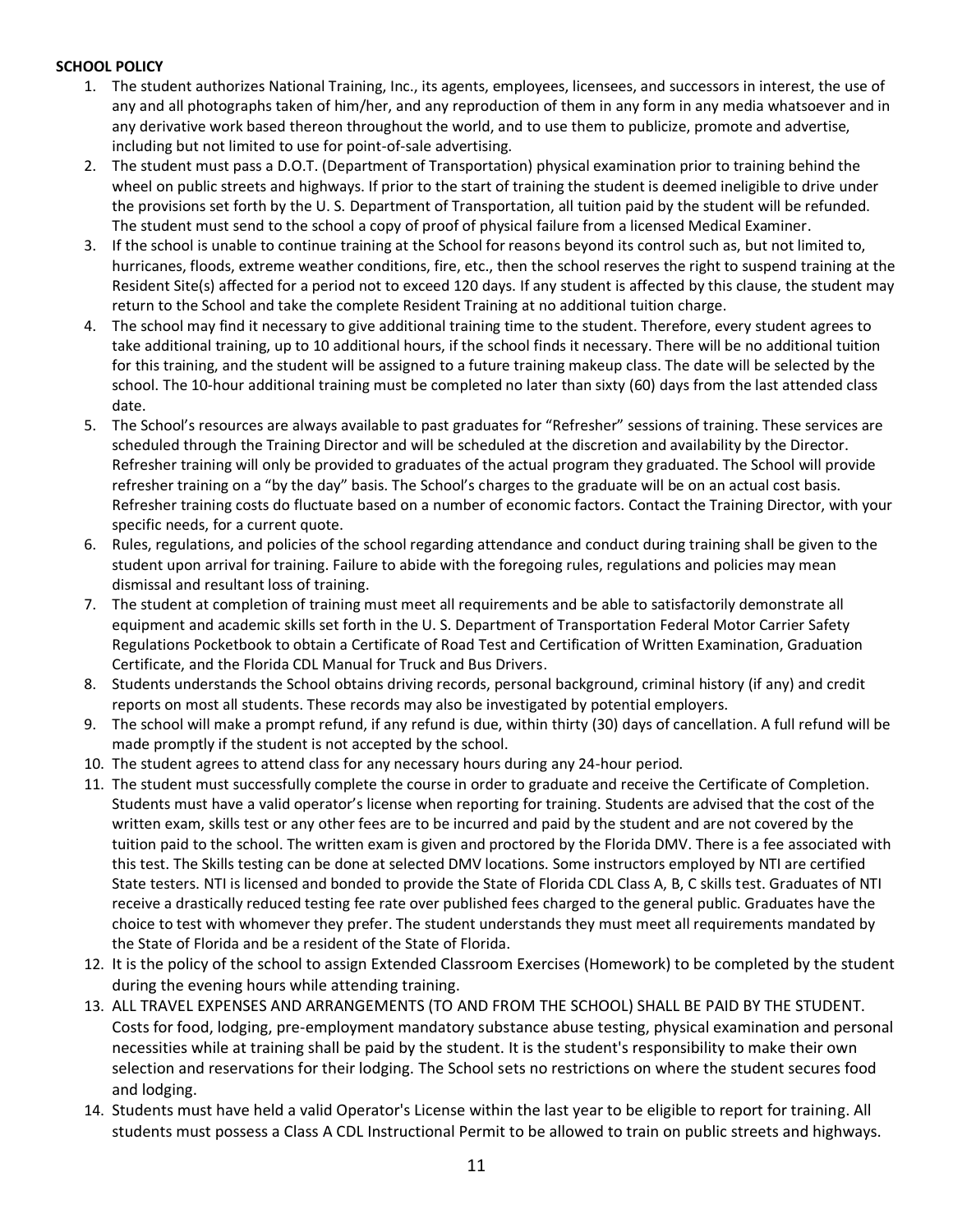15. The student hereby authorizes the School to provide potential employers and authorized governmental authorities' access to the student's records upon request, in compliance with the Family Educational Rights and Privacy Act (FERPA). Unless otherwise directed by the Home Office in writing, all correspondence, inquiries, payments and other matters relating to this program made by the student shall be directed to:

#### **National Training, Inc.**

5660 County Rd 209 S Green Cove Springs FL 3204

P. O. Box 6578 Orange Park, Florida 32065-5789

#### **STUDENT STANDARDS OF SATISFACTORY PROGRESS, GRADING AND TERMINATION**

In order for a student to be making satisfactory progress in their course of study leading to graduation and a certificate, each student is required to maintain satisfactory to excellent progress while attending the required classes to ensure satisfactory completion of the entire course. Each student's progress and attendance will be measured at the end of each one-week increment. Normal completion time for the CDL Class B program is 1 week.

#### **ACADEMIC WARNING or TERMINATION**

A minimum overall grade point average of 75% on written examinations, daily graded examinations and a PASS status on all skill tests on equipment is required for graduation. Any student who fails to meet the minimum required cumulative grade point average at the end of each week will be deemed not to be making satisfactory progress.

#### **ATTENDANCE POLICY**

- Each student is required to attend every scheduled class.
- The student's cumulative absences for the entire course **cannot exceed 1 days**.
- A student may be deemed not making satisfactory progress if absence exceeds 1-days; student will be terminated from that class.

The only excused absences from training will be for illness, injury or death in the immediate family. Legitimate excuses will be considered on a case-by-case basis and approved by the Training Director. All other reasons for absenteeism will be unexcused. THE TOTAL NUMBER OF ANY TYPE OF ABSENCE, EXCUSED OR UNEXCUSED, IS one (1) DAY FOR THE DURATION OF THE COURSE; ANY FURTHER ABSENCE MAY RESULT IN TERMINATION. Time and instruction lost due to an absence may be made up at a later date at the discretion of the Training Director. Makeup work must be acceptable to complete the training program.

If the student is **tardy from classes two times** during training, unless the tardiness was due to conditions beyond the student's control, the student will be informed that if the student is tardy once more, the student may be sent home and a later class will need to be scheduled. IF A STUDENT IS RESCHEDULED DUE TO TARDINESS, ANY FURTHER TARDINESS MAY RESULT IN TERMINATION. Note: Rescheduling for any reason depends upon availability of class space. Class cutting will be treated the same is tardiness.

#### **APPEAL PROCEDURES/READMISSION POLICY**

If there are mitigating circumstances which prevents a student from maintaining satisfactory progress, a student may appeal termination based on these circumstances. The appeal must be made in writing and sent to the Director of Training. This appeal letter must explain fully the circumstances behind a student's failure to maintain satisfactory progress and what the student plans to do to overcome these circumstances and to maintain satisfactory progress for the duration of the course. If an appeal is approved, the student will be notified of the satisfactory progress conditions they must meet for the remainder of the course. If a student subsequently fails to meet the school's conditions of the appeal, the student's enrollment will be terminated. Students may be re-admitted to school under this policy, if approved.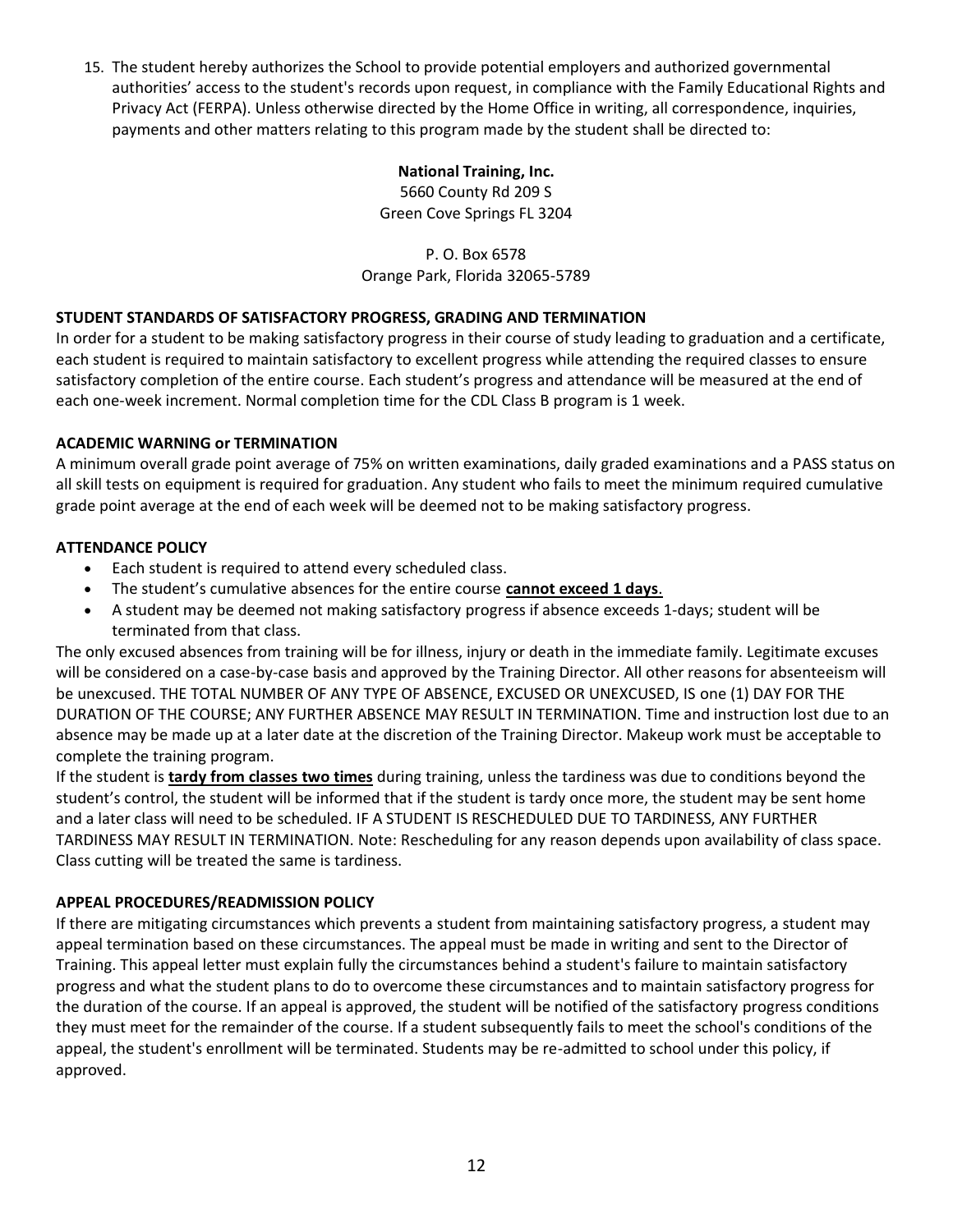#### **MAXIMUM TIME FOR COMPLETION**

In the event the student must change their scheduled training date, the student may reschedule for the next available date, providing the reason to discontinue or absence is excused. The school reserves the option to assign a different class date based on class size.

#### **WITHDRAWALS**

A student may be allowed to withdraw and re-enroll in the program once, but the program must be completed within the maximum SATISFACTORY time allowed, excluding the time the student is withdrawn.

#### **GRADING POLICIES**

The CDL Class B program is a PASS or FAIL grading system. This grading method fits a primarily physical skills training program better than the traditional letter or number grade system. We want our students to attain skilled entry level operational skills more than we want them competing with each other to receive an A or B etc. During training Instructors will measure and grade daily progress of the student by observing daily operational skills and evaluating homework assignments, quizzes and examinations. If the student is lacking in daily satisfactory progress in the instructor's view then the student will be counseled or tutored in the area in which he/she needs improvement and then given the opportunity to improve via remedial training.

The PASS or FAIL grading system mirrors our core training belief, operating huge equipment is either done in a safe and professional manner or it is not. This system allows the graduate's employment search to be based on their own personal skill levels obtained versus becoming a victim of employment grade competition.

#### **WITHDRAWAL GRADE POLICY**

A grade of "W" is issued to students who withdraw after the start of a course and completion of some training days. Refer to the Refund Policy regarding tuition and fees.

#### **INCOMPLETE GRADE POLICY**

Students who are satisfactorily passing their courses but are unable to complete all coursework by the end of the course may petition their instructors to be given grades of Incomplete ("I"). Students will then have 45 days from the end of the course to complete all outstanding work. After 60 days from the end of the course, the grade of "I" will be updated to reflect the appropriate letter grade based on work completed or not completed.

#### **SPECIAL GRADING CIRCUMSTANCES**

- 1. Make-up work and incompletes: time and instruction lost due to an absence may be made up at a later date at the discretion of the Training Director. All makeup work must be satisfactorily completed prior to graduation.
- 2. Remedial Training: any student, as a result of daily evaluations or failure to maintain a minimum grade point average of 75% on quizzes, written exams, or lacks skills to perform at a "passing" skill-level on equipment exercises may be afforded additional training time to help bring up any area of deficiency to satisfactory standards.
- 3. Withdrawals: any student who discontinues training for any reason other than an approved leave of absence will be considered withdrawn as of the last day of actual attendance. Satisfactory progress up to the withdrawal date will be considered in any appeal for re-instatement after withdrawal. A student's enrollment will be permanently terminated after a second withdrawal.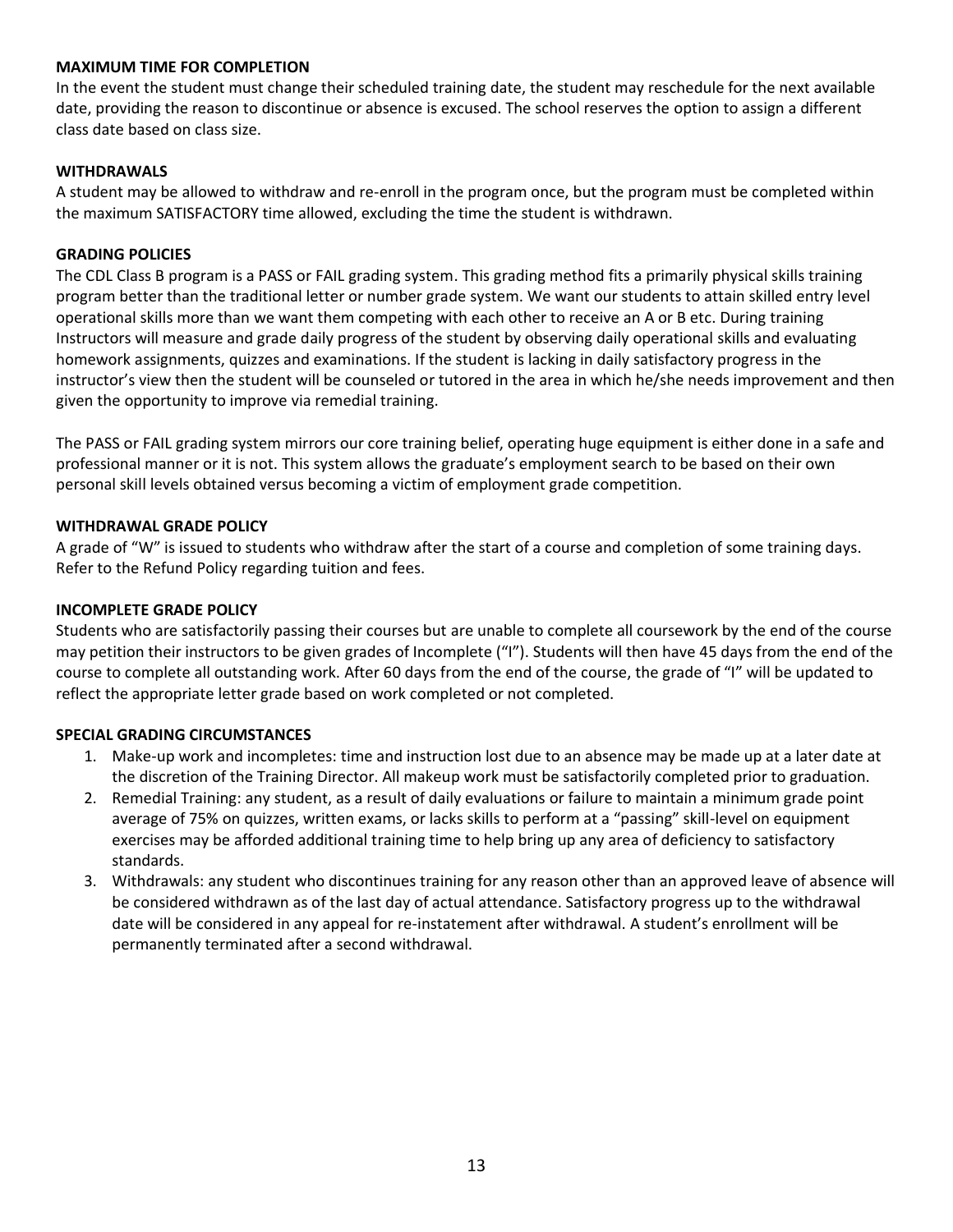#### **TUITION CHARGE FOR THE PROGRAM**

Course 41 CDL Class B Total Tuition: \$2495.00 Tuition \$2495.00 + \$75.00 Administrative Fee = \$2570.00 (\$75.00 not applicable to Veteran enrollees) Methods of payment - cash, personal check, money order, Visa, Master Card, Discover, American Express and Fleet Authorization.

#### **REGISTRATION AND ADMINISTRATIVE FEE**

These fees do not apply to Veteran Enrollees. Registration fee is \$150 (refundable see below). There is a \$75.00 Administration (non-refundable) fee that is assessed to each student to help defer investigative costs associated with the application review, criminal background check, application review, driving record analysis, credit report etc. **THIS IS A NON-REFUNDABLE FEE ONCE THE STUDENT HAS PAID THE FEE.**

#### **CANCELLATION, SETTLEMENT AND REFUND POLICY**

The following policy applies to all students whose training is terminated, either voluntarily or involuntarily. The pro rata refund policy meets the refund policy of the Florida Department of Education and Veterans Administration.

In the event that a student does not meet the admission requirements and is rejected for training, the applicant will be notified in person or in writing and all previous obligations will be void. Notice of cancellation must be forwarded to: NATIONAL TRAINING, INC. - 5660 County Rd 209 South, P.O. Box 65789, Orange Park, Florida 32065-5789. Cancellation can be made in person, by electronic mail or certified mail.

All refunds, if any refund is due, will be made within thirty (30) days. Credit Card Users receiving full refunds or full refunds less the registration fee will be charged for the Bank convenience charge (discount rate) normally paid by the School. The charge is approximately 3% of the credit card charge amount. This amount will be deducted from the refund amount.

#### **REFUND POLICY – PRO RATA**

- A. A full refund of monies paid if the applicant withdraws, prior to starting class, within 3 business days after signing the enrollment agreement and/or making and initial payment.
- B. Individuals, who cancel after midnight of the 3rd business day after signing the enrollment agreement, but prior to starting class, the school may keep the \$150.00 registration fee.
- C. For a student who is terminated on training day #1 through #5 there will be a tuition charge of \$499.00 per day.

#### **REFUND POLICY – VETERANS PRO RATA**

A. The program is 5 instructional days long. The Veteran will be charged \$499.00 per completed day.

The refund policy applies to all students whose training is terminated, either voluntarily or involuntarily. The termination date is the **last date of actual attendance** by the student. Partial attended days, class cuts, walk-offs, excused and unexcused absences will be counted as a full day of attendance. Terminated students may request active enrollment reinstatement and receive 90% credit for previously paid tuition, towards the current tuition price, for up to two years after termination.

#### **TUITION FINANCING**

Applicants should not be deterred from applying for acceptance to the School because of a lack of financial resources for tuition and related costs. Financing options are available to credit worthy individuals via financial institutions. The school will work with any student that displays the desire to enter the Trucking Industry. If the student's personal credit rating is challenging, we urge those students to not give up pursuing their dream. Normally all that has to be done to admit a student is complete a financial circle of interest. Every student has people in their lives that are rooting for them to do well in life. We simply help finish the circle of interest between the School, the Student and the addition of that interested person that is qualified to serve as a student loan security co-signer.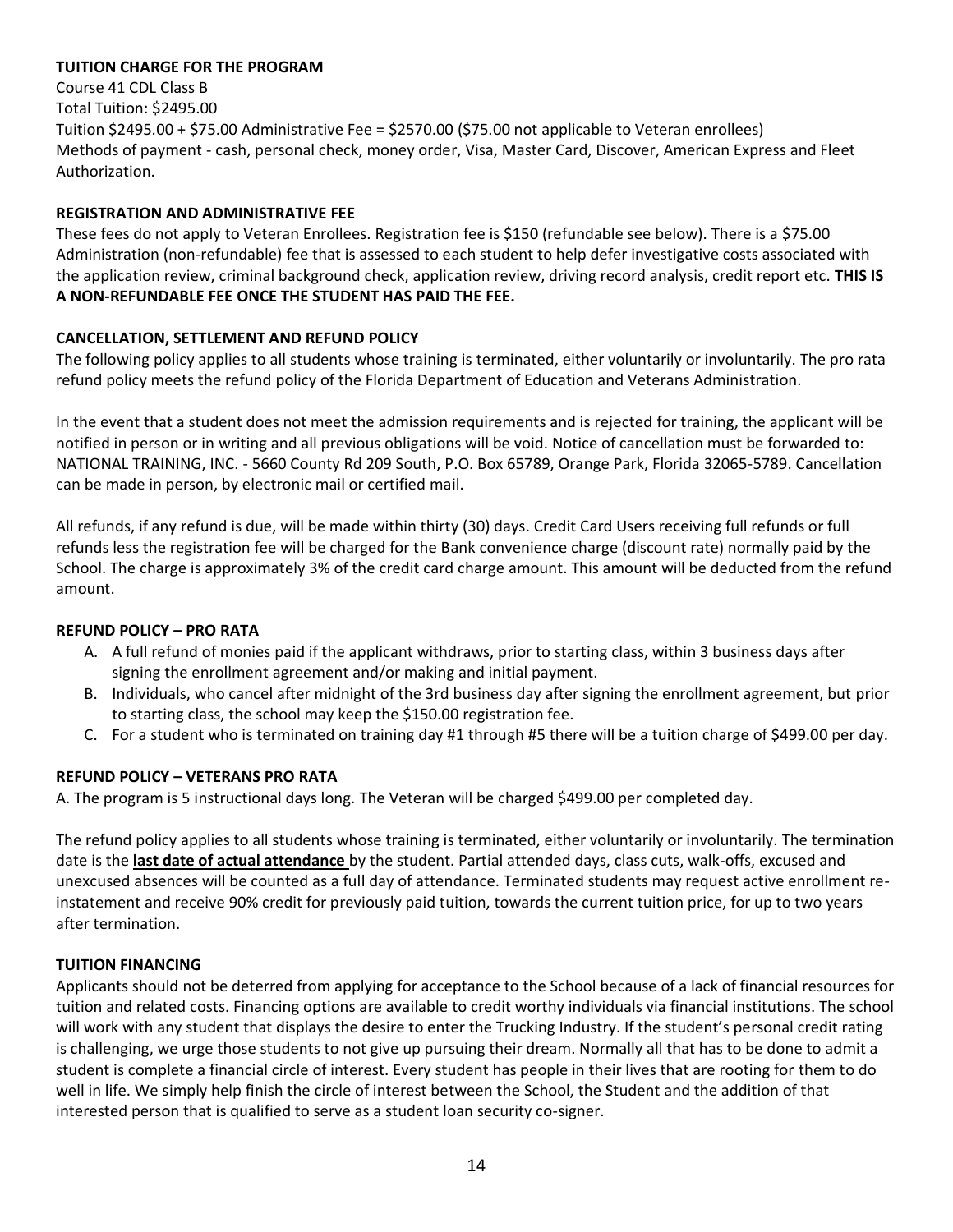The school will coach, upon request, how to complete the process with their advocate. Providing the student's desire is truly genuine to enter the Trucking Industry, the process of obtaining a student loan co-signer is probably easier than you think. The School's admissions office will help with the process if requested by the Student.

National Training, Inc. does not participate in any Title IV, Federal Student Financial Aid Programs.

#### **VETERANS ADMINISTRATION BENEFITS**

The CDL Class B program is not yet approved for the training of Veterans. For thorough and up-to-date information concerning VA Benefits, please visit [www.benefits.va.gov.](http://www.benefits.va.gov/)

#### **VA PAYMENT COMPLIANCE (effective 8/1/2019)**

In accordance with Title 38 US Code 3679 subsection (e), this school adopts the following additional provisions For any students using U.S. Department of Veterans Affairs (VA) Post 9/11 G.I. Bill® (Ch. 33) or Vocational Rehabilitation & Employment (Ch. 31) benefits, while payment to the institution is pending from the VA. This school will not:

- Prevent the student's enrollment;
- Assess a late penalty fee to the student;
- Require the student to secure alternative or additional funding;
- Deny the student access to any resources (access to classes, libraries, or other institutional facilities) available to other students who have satisfied their tuition and fee bills to the institution.

However, to qualify for this provision, such students may be required to:

- Produce the VA Certificate of Eligibility (COE) by the first day of class;
- Provide a written request to be certified;
- Provide additional information needed to properly certify the enrollment as described in other institutional policies

#### **DELINQUENT TUITION**

When an account becomes delinquent efforts are made to collect by telephone or letter. If we are unsuccessful, these accounts are subject to collections and the Credit Bureau is notified.

#### **COURSE BREAKDOWN AND CURRICULUM HOURS**

COURSE OUTLINE CURRICULUM HOURS - 1 WEEK (40 HOURS)

Training is completed at the school's training grounds. It consists of classroom, computer lab, Simulator, driving range and "over-the-road" instruction with school equipment.

The student is taught driver techniques, defensive driving, Department of Transportation regulations, log-book procedures and other related subjects. The student also participates in practice driving on a specially prepared driving range on our training grounds and operates tractors with 26 ft straight trucks on local area highways and city streets over selected routes.

- 1. Students will train in groups of 4 students per instructor for Straight Truck maneuver work.
- 2. The School utilizes most manufacturers of truck-tractors, engines and most common transmissions.
- 3. The in-truck student to instructor ratio is 1 to 2 students to I instructor. (Road Driving)
- 4. Students will receive instruction on Straight Trucks.
- 5. Students understand there will be daily homework assignments and classroom study during Resident Training. The student agrees to train any day of the week within any 24-hour period.
- 6. The School cannot guarantee that the student will receive training on anyone particular type of vehicle.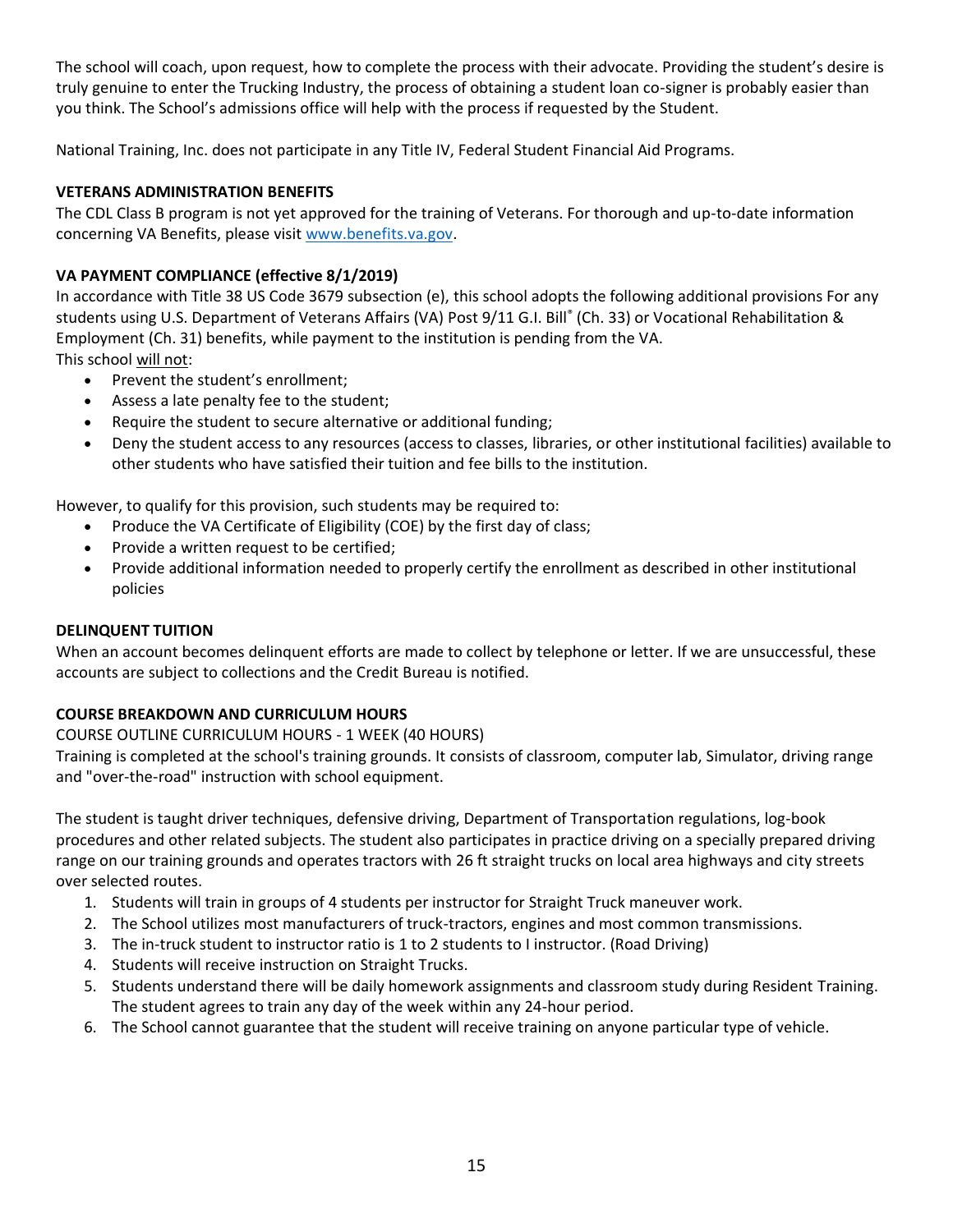#### **RTE =** Resident Training Exercises **RTL =** Resident Training Classroom Lessons. Lesson title indicates lesson description

| PROGRAM BREAKDOWN BY COURSE                                  |                              |                                                                                      |                              |
|--------------------------------------------------------------|------------------------------|--------------------------------------------------------------------------------------|------------------------------|
| <b>Course Title: CDL Class B</b>                             | <b>Clock</b><br><b>Hours</b> | <b>Course Title:</b> CDL Class B                                                     | <b>Clock</b><br><b>Hours</b> |
| <b>RTL</b>                                                   | 13                           | <b>RTE</b>                                                                           | 27                           |
| <b>ELDT Theory Hours Breakdown</b><br>Over 1 WEEK - 40 hours |                              | 1.5.6 External Communications                                                        |                              |
| 1.1.1 Orientation                                            |                              | 1.5.7 Whistleblower/Coercion                                                         |                              |
| <b>B1.1 Basic Operation</b>                                  |                              | 1.5.8 Trip Planning                                                                  |                              |
| 1.1.2 Control Systems/Dashboard                              |                              | 1.5.9 Drugs/Alcohol                                                                  |                              |
| 1.1.3 Pre- and Post-Trip Inspections                         |                              | 1.5.10 Medical Requirements                                                          |                              |
| 1.1.4 Basic Control                                          |                              |                                                                                      |                              |
| 1.1.5 Shifting/Operating Transmissions                       |                              | ELDT BTW/Range Hours Breakdown<br>Over 4 Weeks - 126 of 180 HOURS                    |                              |
|                                                              |                              | <b>B2.1 Vehicle Inspection Pre-</b>                                                  |                              |
| 1.1.6 Backing and Docking                                    |                              | Trip/Enroute/Post-Trip<br><b>B2.2 Straight Line Backing</b>                          |                              |
|                                                              |                              |                                                                                      |                              |
| <b>B1.2 Safe Operating Procedures</b>                        |                              | B2.3 Alley Dock Backing (45/90 Degree)                                               |                              |
| 1.2.1 Visual Search                                          |                              |                                                                                      |                              |
| 1.2.2 Communication                                          |                              | <b>B2.4 Off-Set Backing</b>                                                          |                              |
|                                                              |                              | <b>B2.5 Parallel Parking Blind Side</b>                                              |                              |
| 1.2.3 Distracted Driving                                     |                              |                                                                                      |                              |
| 1.2.4 Speed Management                                       |                              | <b>B2.6 Parallel Parking Sight Side</b>                                              |                              |
| 1.2.5 Space Management                                       |                              | <b>B3.1 Vehicle Controls Including: Left Turns,</b>                                  |                              |
|                                                              |                              | Right Turns, Lane Changes, Curves at                                                 |                              |
|                                                              |                              | Highway Speeds, and Entry and Exit on the<br>Interstate or Controlled Access Highway |                              |
| 1.2.6 Night Operation                                        |                              | <b>B3.2 Shifting/Transmission</b>                                                    |                              |
| 1.2.7 Extreme Driving Conditions                             |                              | <b>B3.3 Communications/Signaling</b>                                                 |                              |
| <b>B1.3 Advanced Operating Practices</b>                     |                              | <b>B3.4 Visual Search</b>                                                            |                              |
| 1.3.1 Hazard Perception                                      |                              | <b>B3.5 Speed and Space Management</b>                                               |                              |
| 1.3.2 Skid Control/Recovery, Jackknifing, and Other          |                              | <b>B3.6 Safe Driver Behavior</b>                                                     |                              |
| Emergencies                                                  |                              |                                                                                      |                              |
| 1.3.3 Railroad-Highway Grade Crossings                       |                              | <b>B3.7 Hours of Service (HOS) Requirements</b>                                      |                              |
| <b>B1.4 Vehicle Systems and Reporting Malfunctions</b>       |                              | <b>B3.8 Hazard Perception</b>                                                        |                              |
| 1.4.1 Identification and Diagnosis of Malfunctions           |                              | <b>B3.9 Railroad (RR)-Highway Grade Crossing</b>                                     |                              |
| 1.4.2 Roadside Inspections                                   |                              | <b>B3.10 Night Operation</b>                                                         |                              |
| 1.4.3 Maintenance                                            |                              | <b>B3.11 Extreme Driving Conditions</b>                                              |                              |
| <b>B1.5 Non-Driving Activities</b>                           |                              | B3.12 Skid Control/Recovery, Jackknifing,<br>and Other Emergencies                   |                              |
| 1.5.1 Handling and Documenting Cargo                         |                              |                                                                                      |                              |
| 1.5.2 Environmental Compliance Issues                        |                              |                                                                                      |                              |
| 1.5.3 Hours of Service Requirements                          |                              |                                                                                      |                              |
|                                                              |                              |                                                                                      |                              |
| 1.5.4 Fatigue and Wellness Awareness                         |                              |                                                                                      |                              |
| 1.5.5 Post-Crash Procedures                                  |                              |                                                                                      |                              |
| <b>TOTAL CLOCK HOURS</b>                                     |                              |                                                                                      | 40                           |

<sup>1</sup>U.S. Department of Education defines a classroom hour as 1 clock hour which equals 50 minutes of instructor led training plus 10 minute break.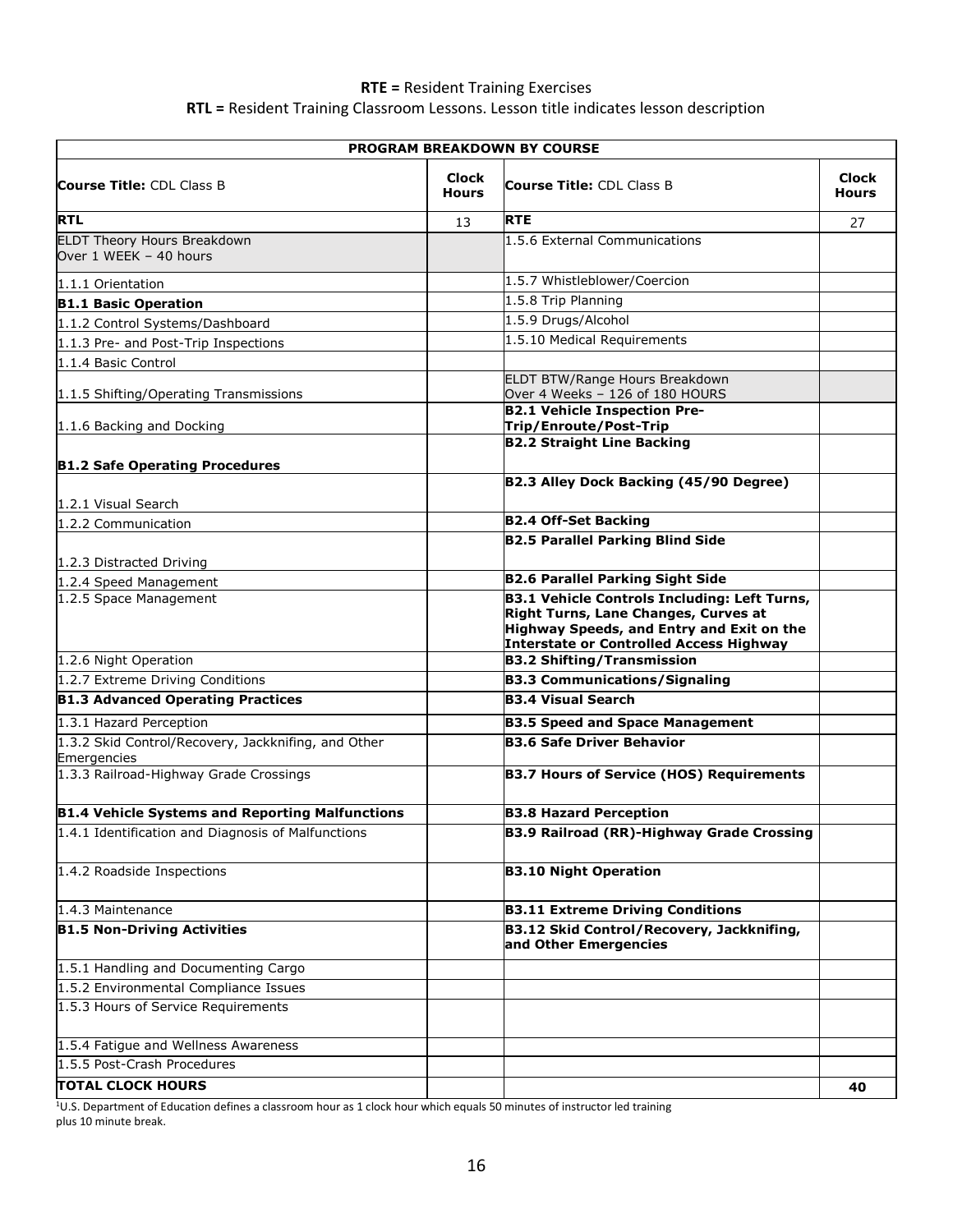<sup>2</sup>The amount of time spent on any one field-training project may vary among students depending on individual progress. Straight Truck Operation times include student observation with B.T.W. (Behind The Wheel)

#### **BONUS TRAINING APP: NTI-CDL (Free Download from your App Store)**

Additional subjects that are offered in an App electronic distance education format which can be completed on the student's computer, smart phone or tablet. Completion or participation with these subjects is highly recommended for graduation from the program. These subjects do not receive course credit and are available at no additional tuition charge. Think of them as good old-fashioned homework. The lessons can be accessed at any time and can be completed while attending the CDL Class B program (during training off hours). The lessons are highly informational and can add knowledge depth to the operational skills. Reasonably diligent students can complete each lesson, with a high degree of retention knowledge in about 3 hours per lesson. We have added instructional method lessons for three very important skills topics, **shifting, backing and hours of service (logs)**.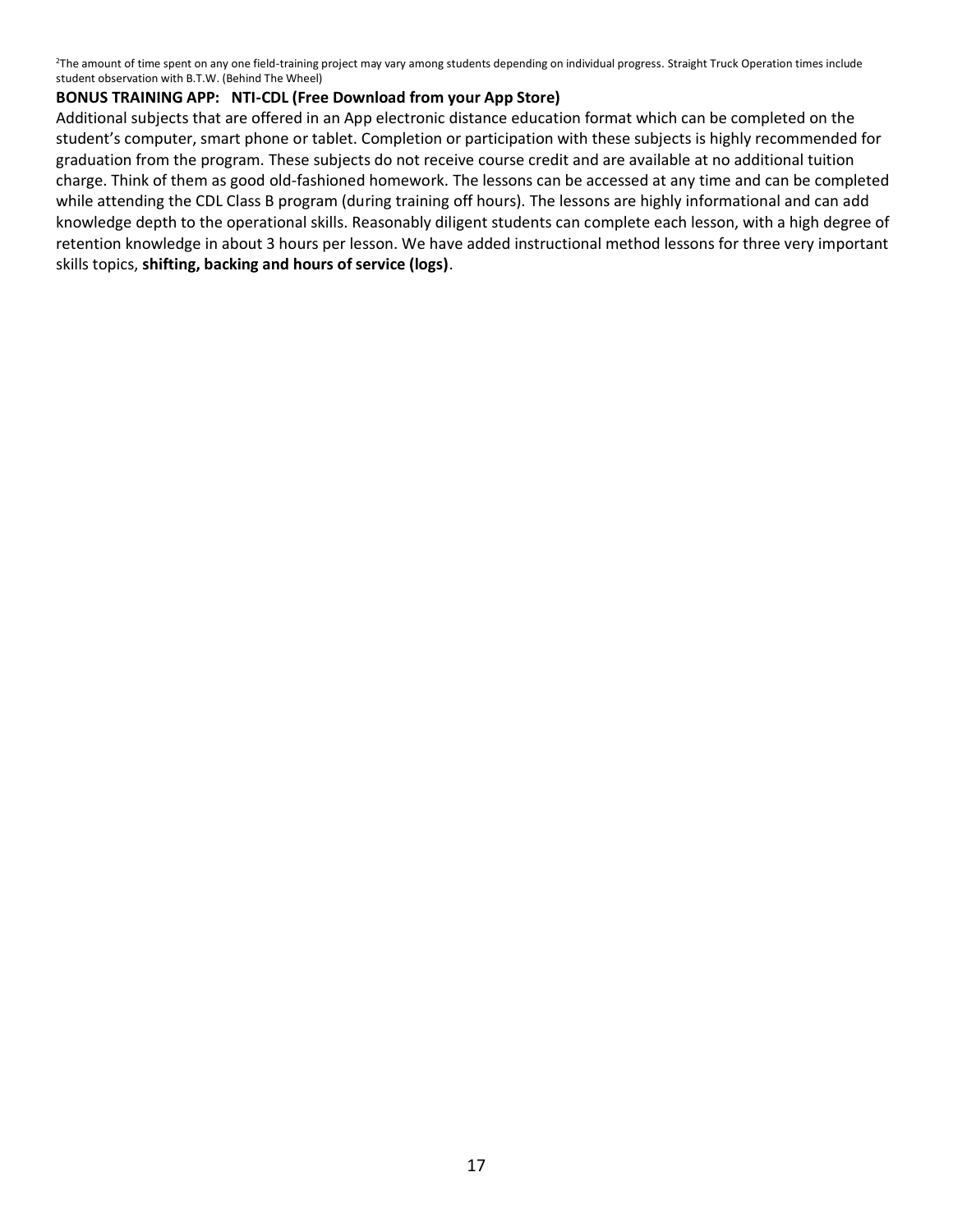#### **NORMAL TRAINING HOURS OF OPERATION**

5 Training Days Monday through Friday 7:00 AM to 3:30 PM

#### **TRAINING CALENDAR & RESERVATION REQUIREMENTS 2022 / 2023 Class Calendar**

| <b>Start</b>       | End               |
|--------------------|-------------------|
| June 20, 2022      | July 15, 2022     |
| July 18, 2022      | August 12, 2022   |
| August 15, 022     | September 9, 2022 |
| September 12, 2022 | October 7, 2022   |
| October 10, 2022   | November 4, 2022  |
| November 7, 2022   | December 2, 2022  |
| November 28, 2022  | December 20, 2022 |
| January 3, 2023    | January 27, 2023  |
| January 30, 2023   | February 24, 2023 |
| February 27, 2023  | March 24, 2023    |
| March 27, 2023     | April 21, 2023    |
| April 24, 2023     | May 19, 2023      |
| May 22, 2023       | June 16, 2023     |
| June 19, 2023      | July 14, 2023     |
| July 17, 2023      | August 11, 2023   |

#### **NOTE: TRAINING SCHEDULE SUBJECT TO CHANGE AT THE SCHOOLS DISCRETION.**

You may visit the School web site at [www.truckschool.com](http://www.truckschool.com/) or call the scheduling department at: 800-488-7364. **CONFIRMED RESERVATIONS CAN ONLY BE GRANTED BY THE SCHOOL SCHEDULING DEPARTMENT. STUDENT SCHEDULING IS AUTHORIZED ONLY BY THE SCHOOL'S SCHEDULING DEPARTMENT. YOU MAY SCHEDULE ONLINE AT** [www.truckschool.com](http://www.truckschool.com/) **or email the scheduling department at** [scheduling@nationaltrainingschools.com.](mailto:scheduling@nationaltrainingschools.com)

#### **STUDENT CONDUCT - RULES AND REGULATIONS**

At the start of the class all students will briefed on rules and regulations which must be adhered to at all times while on school grounds and/or in school equipment while in training. This includes all training locations and lodging vendors. The rules and regulations are:

- 1. National Training, Inc. **prohibits the student's use of cell phone or similar devices while at any work site, classroom, machine, vehicle, or training area. These devices create an unsafe work environment for everyone.**
- 2. The School wants to remind each student they are in a professional training environment and are expected to act accordingly at School and in the community. Any student who is consistently uncooperative or insubordinate with the instructors will be advised to change their unprofessional conduct. If the student's conduct does not improve, the student will be dismissed from school and rescheduled for a later training class. The student will be informed at the time of dismissal if the same condition exists when the student returns for the next class, the student will be dismissed permanently.
- 3. Any student that is obviously under the influence of alcohol and/or drugs will be immediately terminated from the School. The School maintains a zero tolerance.
- 4. Any student will be immediately expelled from school with no opportunity for reinstatement for any of the following offenses:
	- a. Use of alcohol and/or drugs
	- b. Having a firearm or any other dangerous device
	- c. Gambling Activity
	- d. Stealing, vandalism and intentional abuse of fellow student/school personnel/school property/training equipment/lodging facilities. (The proper law enforcement agencies will be notified)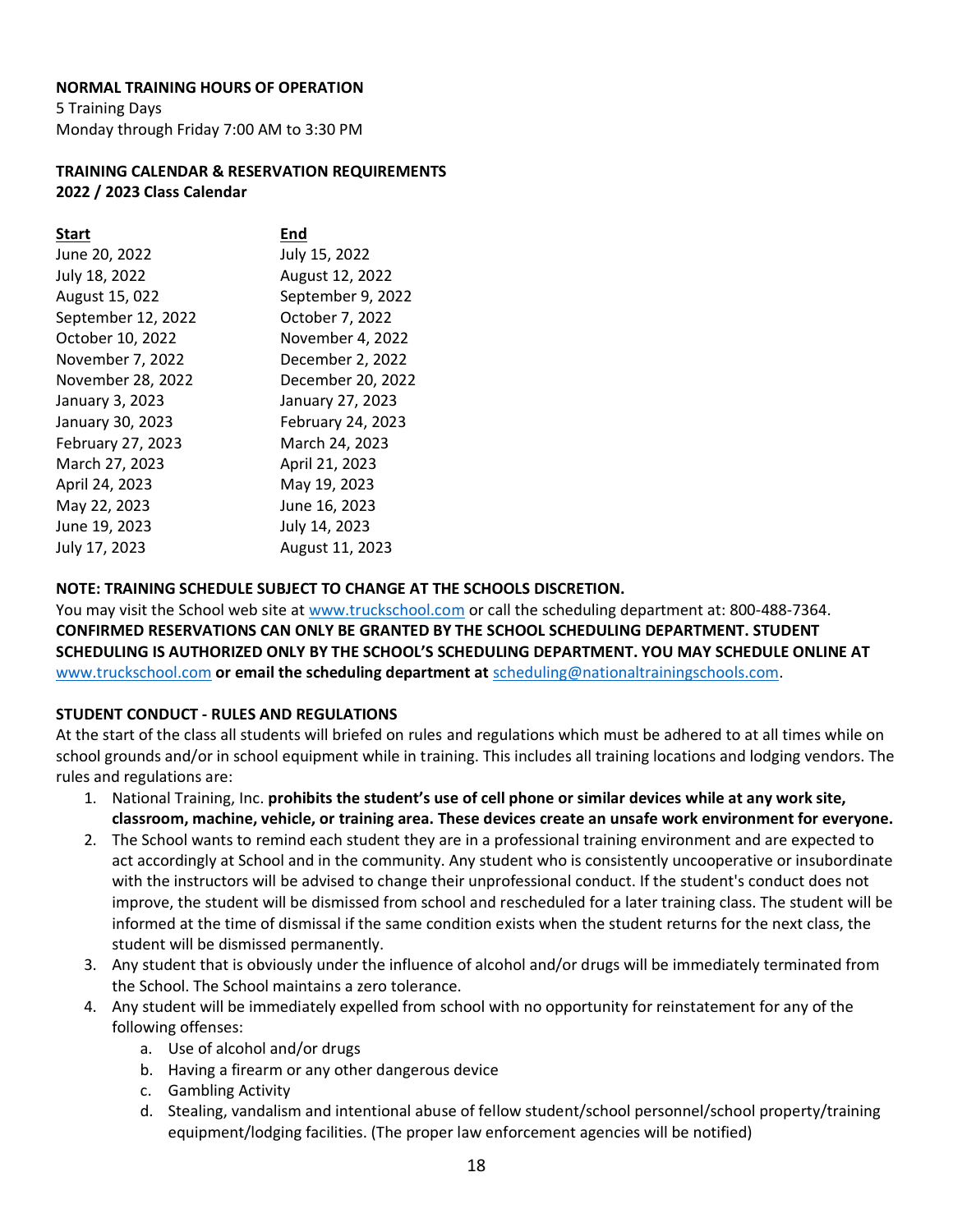- e. Being arrested and charged, at any time, at any place, by the police for the possession, consumption, distribution or in any other way connected with alcohol, drugs, other controlled substances and any criminal charge. If the student is acquitted of all charges, they may apply for reinstatement to the school. If the student is convicted, the student will not be allowed to return to the school.
- 5. The school reserves the right to withhold any final grade transcript when reports of any damages, vandalism or theft committed at any of the lodging vendors is submitted by the lodging vendor manager to National Training or the law enforcement agencies for prosecution. The student is immediately expected to correct and repair the damages or reimburse the lodging vendor manager for their expenses, prior to issuance of the final grade transcript.
- 6. The school does not condone the practice of borrowing or lending of money or personal property.
- 7. The school is not responsible for lost or stolen money or personal property. It is the student's responsibility to safeguard their own property.
- 8. The school prohibits student fraternization and romantic entanglements with the employees of the school, the GCSINN and guests of GCSINN. In the company's view, this policy eliminates the possibility of conflict of interest, the disruption of business or creation of an unprofessional work environment.

#### **GRADUATION REQUIREMENTS**

In order to graduate a student must successfully complete the course. A Certificate of Completion and a transcript of grades will be awarded upon successful completion of the training program.

#### **JOB PLACEMENT ASSISTANCE**

Students attending training will be given full access to the resources of the Placement Department. It is our objective to aid each student in the employment process by inquiries to prospective employers by telephone, Internet searches and student hometown area news media resources. Each student will be given a listing of those companies receptive.

Each student will be given instruction on proper interviewing techniques and resume writing. After graduation, the Placement Department will contact each student for follow-up and further assistance as needed in the job search process.

Student understands and agrees that he/she will follow all instructions provided by the Placement Department. The School is eager to help those students that are eager to help themselves. Landing that first job, may require a number of company contacts and wearing out some shoe leather. Students who do not execute the job assistance strategy and training will find success more difficult to attain. Students are cautioned from setting their expectations to a certain type of driving job such as accepting jobs that are "only over-the-road" or "only local" or "I will not touch any freight" etc. Our message and recommendation is to be open to all types of opportunities. The **most important factor** after graduation is becoming employed and begins logging experience hours!

**The graduate should remember the final decision on hiring rests with the employer. National Training, Inc. does not imply nor guarantee employment upon successful completion of training. Employers are influenced by such factors as technical skills displayed, class attendance, character and personality traits, a favorable appearance, previous work history and the basic desire to work.**

National Training, Inc.'s Job Placement Assistance is available in future years should the graduate contemplate a change in jobs. However, priority is always given to the most recent graduates. Inquiries received from potential employers concerning our graduates are reported to our Placement Director.

National Training reserves the right to withhold job placement assistance to those students who do not graduate, or to those graduates who are terminated from a job secured through National Training for misconduct, and those graduates who are delinquent in their tuition payment obligations.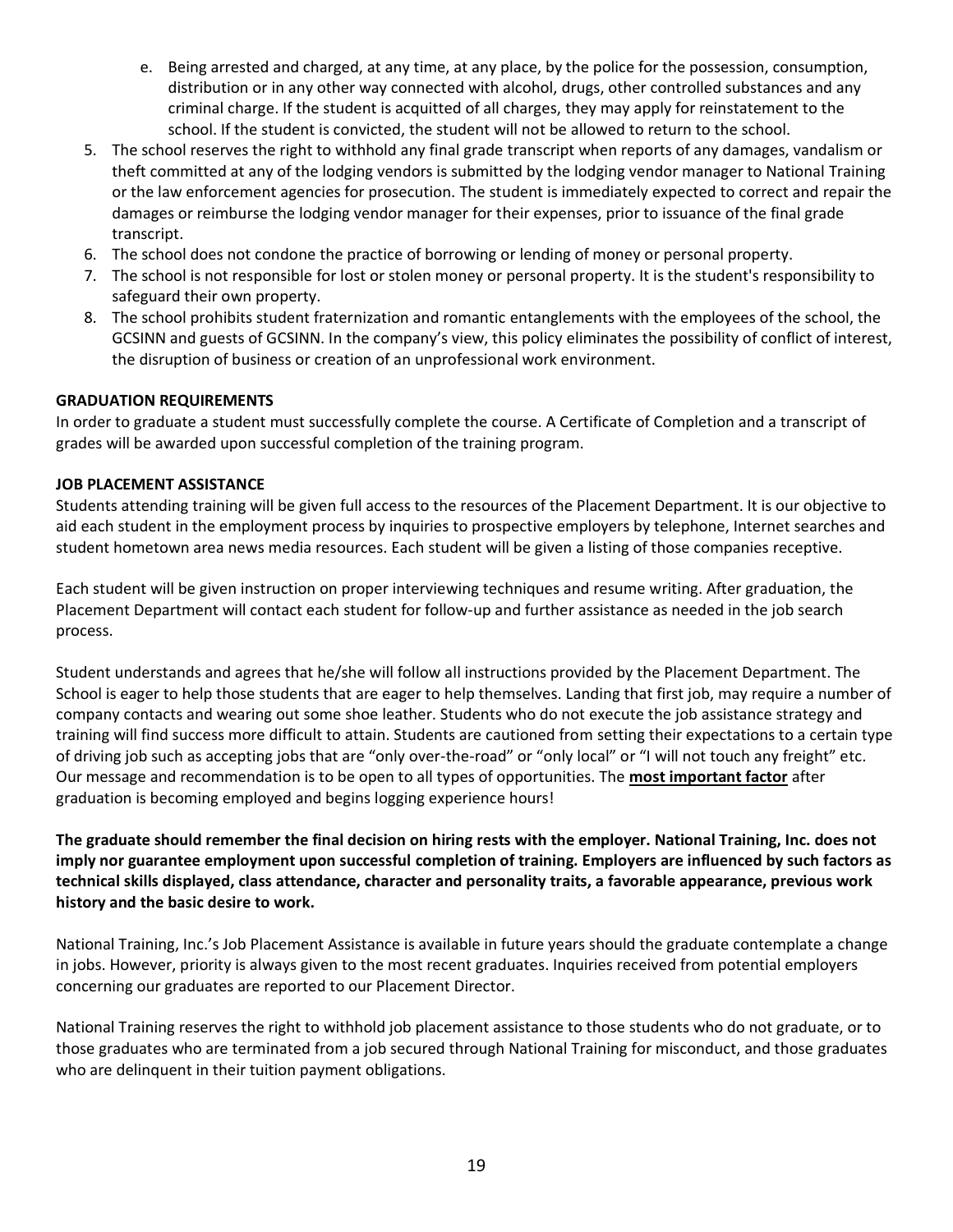#### **Quick Facts: Heavy and Straight Truck Drivers**

|  | 2021 Median Pay |  |
|--|-----------------|--|
|--|-----------------|--|

**Entry-Level Education Example 20 and Separate Algebra 20 and Postsecondary non-degree award Work Experience in a Related Occupation** None **On-the-job Training** Short-term on-the-job training **Number of Jobs, 2020** 1,951,600 **Job Outlook, 2020-30** 6% (As fast as average) **Employment Change, 2020-30** 122,100

**2021 Median Pay** \$48,310 per year \$23.23 per hour

The median annual wage for heavy and Straight Truck drivers was \$47,130 in May 2020. The median wage is the wage at which half the workers in an occupation earned more than the amount and half earned less. The lowest 10 percent earned less than \$30,660, and the top 10 percent earned more than \$69,480. In May 2020, the median annual wages for heavy and Straight Truck drivers in the top three industries in which these drivers worked were as follows:

| Truck transportation | \$49,100 |
|----------------------|----------|
| Wholesale trade      | \$48,060 |
| Construction         | \$47,610 |
| Manufacturing        | \$47.460 |

Drivers of heavy trucks and Straight Trucks are usually paid by an hourly or set amount , plus bonuses. The rates varies from employer to employer and may depend on the type of cargo and the experience of the driver. Some long-distance drivers, especially owner-operators, are paid a share of the revenue from shipping.

Bureau of Labor Statistics, U.S. Department of Labor, Occupational Outlook Handbook, Heavy and Straight Truck Drivers, at  [https://www.bls.gov/ooh/transportation-and-material-moving/heavy-and-Straight Truck-truck-drivers.htm](https://www.bls.gov/ooh/transportation-and-material-moving/heavy-and-tractor-trailer-truck-drivers.htm) (visited April 19, 2022)

#### **TRANSPORTATION**

The School does not provide transportation.

#### **FOOD AND HOUSING**

Students have the privilege of staying and eating wherever they desire while attending the School. There are motels and restaurants in the Green Cove Springs, Florida area. It is the student's responsibility to secure and pay for their food and housing. The school offers vending services for students. Approximate costs for food could be conservatively figured at about \$20.00 per day. National Training students receive special rates from many of the area motels. Students may contact the school or the motel directly for the current rates.

#### **COUNSELING/STUDENT GRIEVANCE PROCEDURES**

Counseling and guidance of students is part of each instructor's responsibility. However, all instructors, supervisory and administrative staff members are available to assist the student in successful completion of training. Students have the facilities and full support of the Education Services staff to assist with problems which may arise. Students may contact the Education Services Department for clarification and assistance with any difficulties by emailing your questions to: [amcloughlin@nationaltrainingschools.com](mailto:amcloughlin@nationaltrainingschools.com) or call toll free at 1-800-488-7364.

Student complaints should relate to items such as administrative issues, financial issues, technical issues, faculty performance, grading, program content, program effectiveness/expectations, library services, and career or placement services.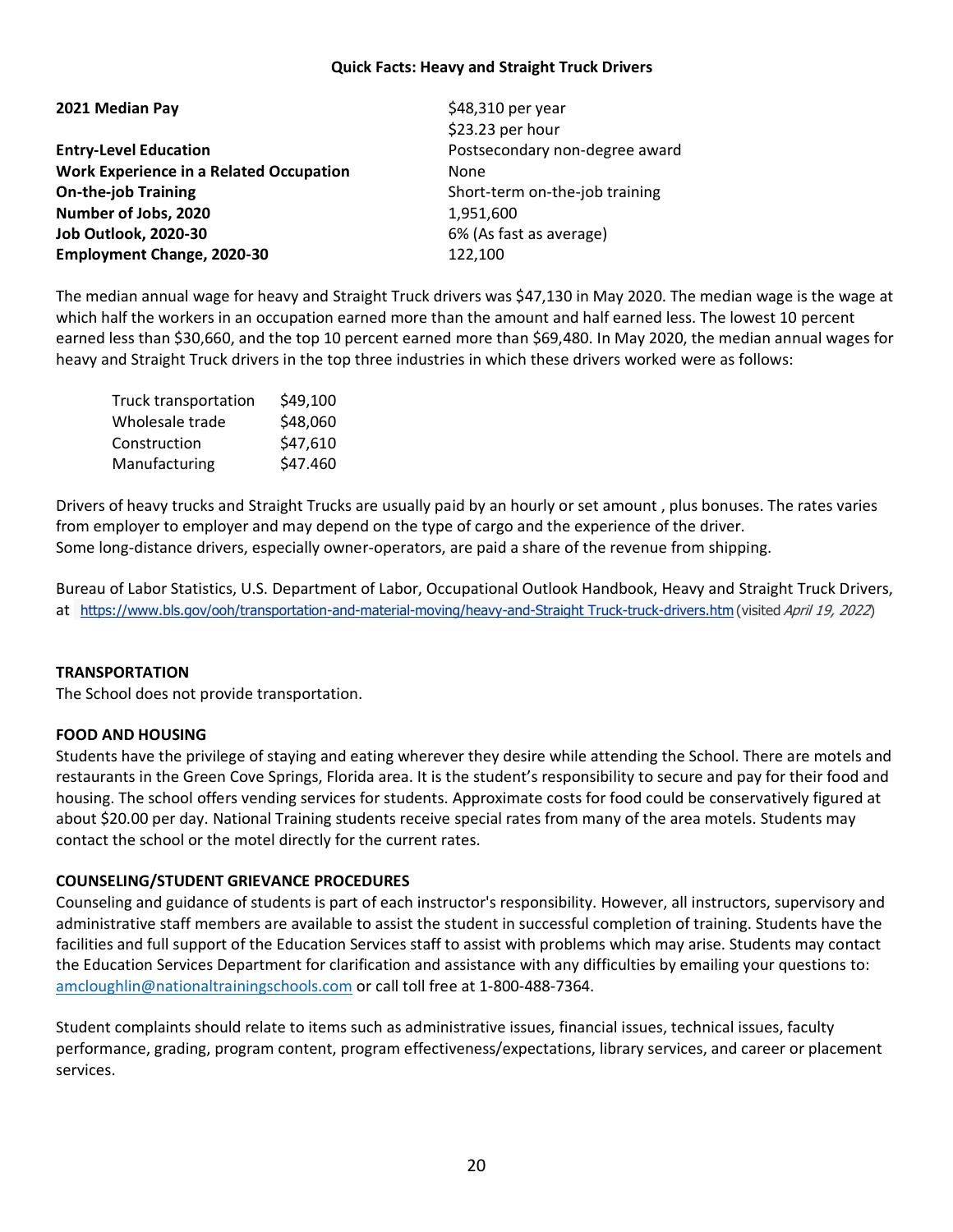We encourage students to come to the on-site Training Director in the event of disputes concerning instruction staff, fellow student violation of school rules and laws and relevant personal problems. The Training Director will treat your report with confidentiality and compassion. Remember, if you are experiencing problems and you do not report them, corrections cannot be made to make your training a more rewarding and fulfilling educational experience.

The National Training's grievance procedure is as follows:

- Within five (5) business days of the alleged action(s), the complaint or concern should be addressed to the instructor or staff member involved.
- If the student feels more action is needed, an appointment may be scheduled for a phone conference with the Education and/or Training Director. The student should request this appointment within five (5) business days of the instructor or staff member's response. The Training Director will schedule the conference within five (5) days of the student's request.
- If the previous steps have not solved the complaint, the student must present in writing, all facts of the grievance to the President at: 5660 County Rd 209 South, Green Cove Springs, FL 32043.
- The student should present the facts within seven (7) business days of the phone conference with the Education and/or Training Director. The President will either address the grievance him/herself or take action to form a grievance committee within five (5) days of the receipt of the facts. The grievance committee, if formed, will be comprised of the appropriate number of individuals from the appropriate areas to ensure a fair and unbiased evaluation.
- After a decision has been rendered by the grievance committee, the student may request that the President review the process and outcomes of the grievance.
- If the student complaint cannot be resolved after exhausting National Training's grievance procedure, the student may file a complaint regarding the unresolved issues to the attention:

Attention: Student Services 325 W Gaines St PO Box 65789 Suite 1414 (904) 272-4000 (850) 245-3200

**National Training, Inc. Commission for Independent Education** Orange Park, FL 32065 Tallahassee, FL 32399-0400

#### **STUDENT SERVICES DEPARTMENT**

The Student Services Department is here to help students by offering access to a general information source by telephone or email, Monday through Friday 9:00 AM to 5:00 PM, Eastern Standard Time.

If students are ever uncertain where or who to ask when they have questions regarding their enrollment, National's Student Services Department is the department which provides the answers. Servicing students and eliminating "hassle" is the department's only priority. If you should need answers call (904) 272-4000 or email [Admissions@nationaltrainingschools.com.](mailto:Admissions@nationaltrainingschools.com)

#### **SCHOOL HOLIDAYS**

New Year's Day Memorial Day Independence Day Labor Day Thanksgiving Day Christmas Day

#### **DRUG PREVENTION PROGRAM**

National Training, Inc. is in compliance with the requirements of the Drug-Free School and Workplace Acts. The school also complies with all substance abuse requirements mandated by the Federal Highway Administration. Every student will be required to submit to a Pre-Employment Urinalysis Test the first day of resident training. Additional information concerning drug prevention may be obtained at the school during regular school hours.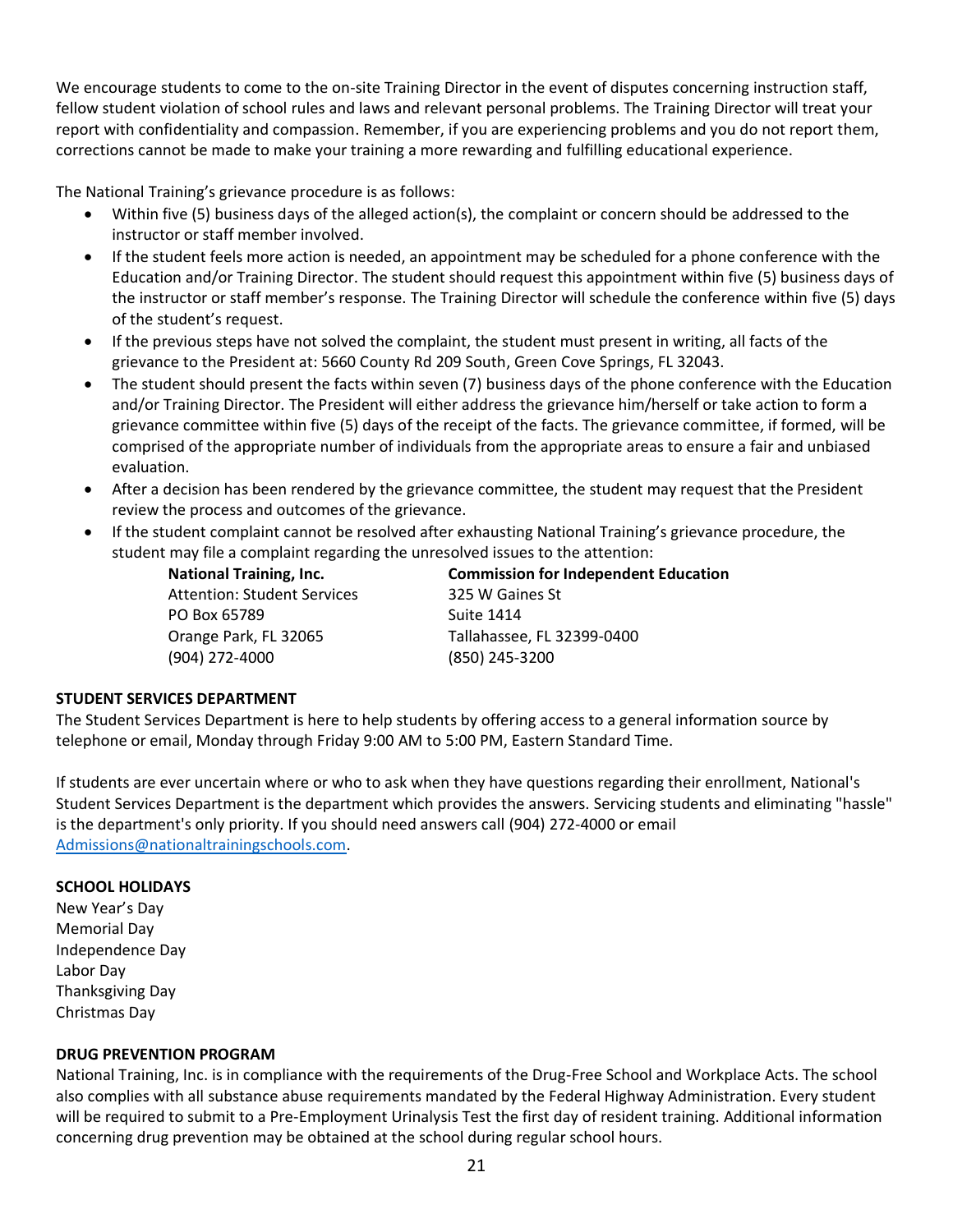Being arrested and charged, at any time, at any place, by the police for the possession, consumption, distribution or in any other way connected with alcohol, drugs, other controlled substances and any criminal charge. If the student is acquitted of all charges, they may apply for reinstatement to the school. If the student is convicted, the student will not be allowed to return to the school.

#### **DESCRIPTION OF FACILITIES**

#### **Administration Building – Green Cove Springs, Florida**

Administration Departments are located within 1,000 square feet of space. The space houses the school management, educational services, student services, curriculum development, job placement departments and shipping and receiving department.

#### **TRAINING EQUIPMENT**

National Training, Inc. provides and maintains a quality fleet of Straight Trucks that are provided to our students during their training experience. We feature the top manufacturers of truck tractors such as Freightliner, Peterbilt, Kenworth, and International. The road fleet is comprised of late model tractors which are comparable to the exact road tractors that are currently on our nation's highways.

The School pays particular attention to equipment variety, not only to the name brands, but also in the power trains utilized in our training fleet. We feature engines from 300HP to 450HP. Our fleet is represented by all of the major component manufacturers such as Caterpillar, Cummins and Detroit Diesel. Transmission types represented are the same type the graduate will most likely encounter in the Industry. The straight truck fleet is represented by a large section of manufacturers. We currently utilize 24 and 26 foot Straight Trucks.

#### **TRAINING COMPLEX - Green Cove Springs, Florida**

Students taking our Truck Driver Training Programs train on various parts of our 350-acre, multi-million dollar, modern training facilities. We believe our training complex is one of the largest and best equipped in the United States. We utilize 7,000 square feet of classroom space and several other ancillary buildings for maintenance of equipment and storage. In addition, the Truck Driving School utilizes the 1-1/4 mile skills track located on the training complex.

#### **ADMINISTRATIVE STAFF**

**Larry S. Lark**, Director/President **Michael Adams**, CDL Instructor **Lisa L. Butler**, Controller Licharger Licharger Licharger Licharger Licharger Licharger Licharger Licharger Lich **Andrew McLoughlin**, Admissions and Marketing 25 years of industry experience **Mike Adams**, Training Director **Joe Davis**, Lead Heavy Equipment Instructor **Maurice Zimmerman**, Credit & Loan Management 20 years of industry experience

**Robert Bilonick**, State of FL 3rd Party Tester CDL Instructor Tester Lic# 3658; Tester Lic#2668 23 years of industry experience **John Adams**, CDL Class A&B Instructor Tester Lic #3779 22 years industry experience

National Training, Inc. employs only qualified instructors who have proven experience in the particular field in which they are instructing. The School subscribes to and is in full compliance with Title VI of the Civil Rights Act of 1964.